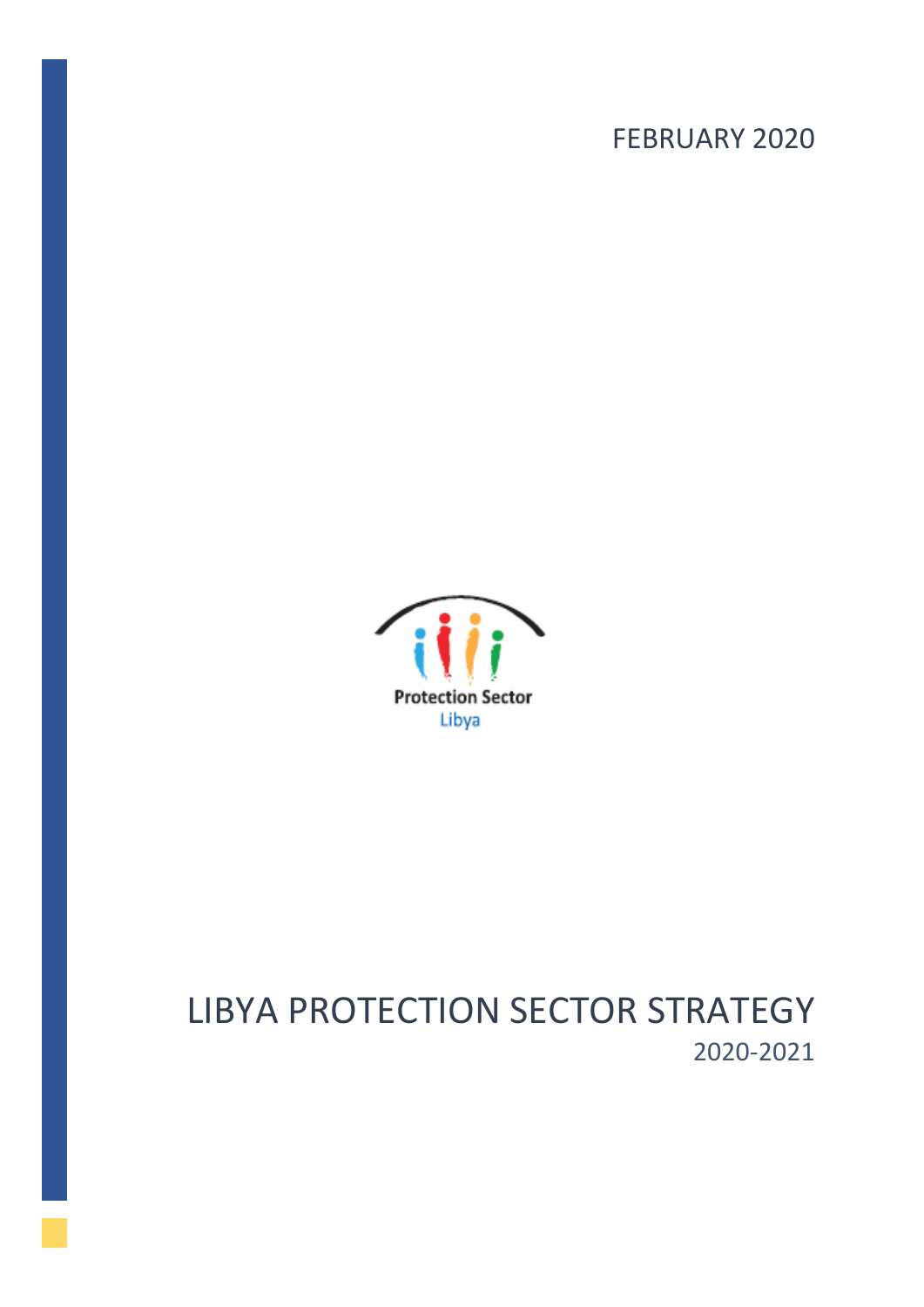

# Table of Contents

| <b>Annex I: Protection risk analysis</b>               |  |  |
|--------------------------------------------------------|--|--|
| <b>Annex II: Objectives, indictors, and activities</b> |  |  |
|                                                        |  |  |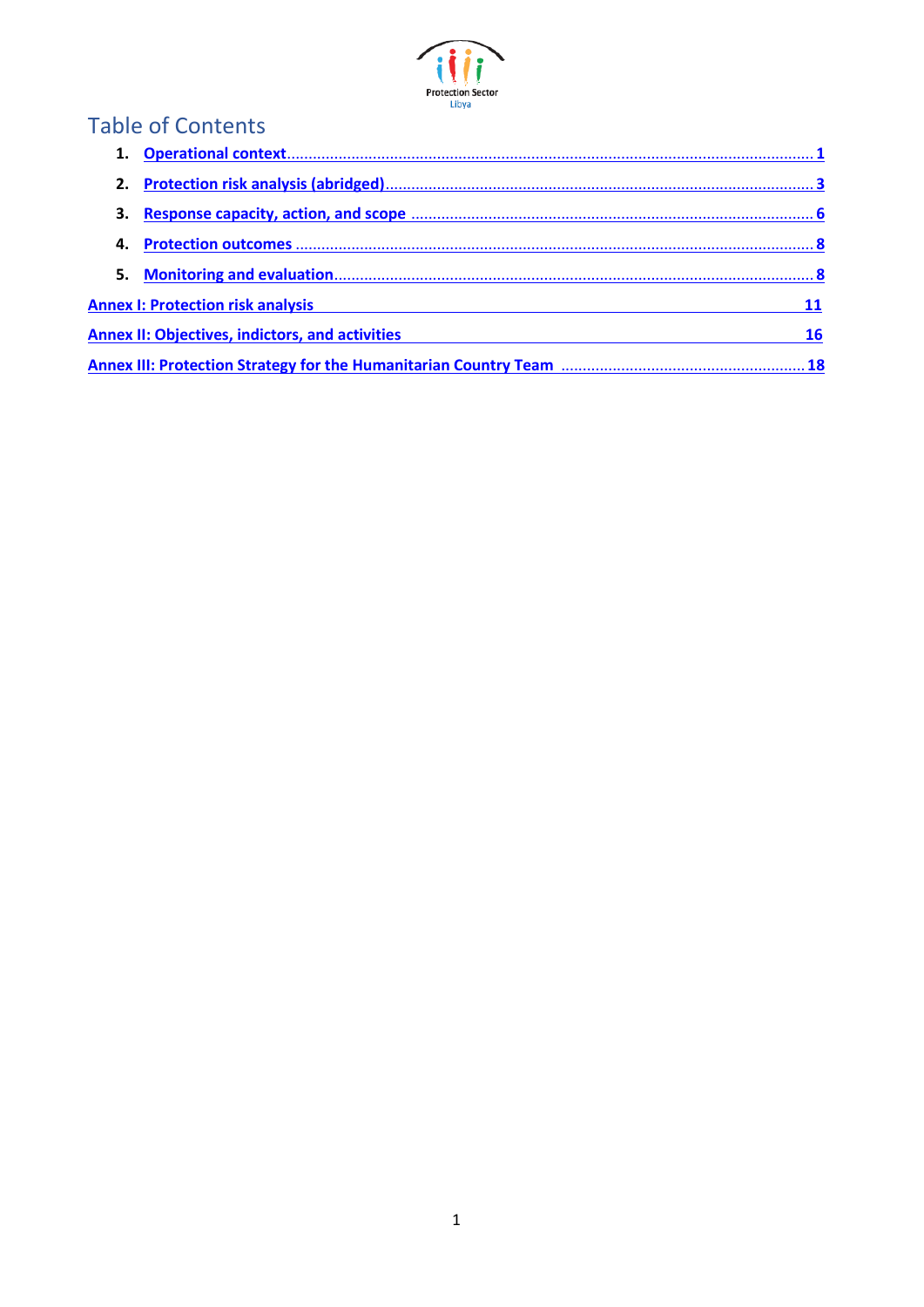

# **PROTECTION SECTOR STRATEGY LIBYA 2020-2021**

#### <span id="page-2-0"></span>**1. OPERATIONAL CONTEXT**

Since 2014, armed conflict between the Government of National Accord (GNA) and the Libyan National Army (LNA), fuelled by the proliferation of non-state armed actors as well as growing foreign interference, has had an adverse impact on civilian populations causing displacement, interruptions in government services including life-saving interventions, civilian casualties, and damage to civilian infrastructure. Coupled with weak rule of law and systematic violations of international legal frameworks by all parties to the conflict, the protection environment has progressively deteriorated, resulting in restricted access to safety for civilians, the occurrence of gender-based violence, abductions, human trafficking and widespread impunity for violence and such violations.

**International Legal Framework:** Libya is a signatory of the following legal instruments: Geneva Conventions I-IV (ratified 1956) and the Protocols Additional to the Geneva Conventions, I and II (ratified 1978); Convention for the Protection of Cultural Property in the Event of Armed Conflict (ratified 1957) and its Protocols I and II (ratified 1957 and 2001 respectively); Convention on the Elimination of all Forms of Racial Discrimination (CERD, ratified in 1968); International Covenant on Civil and Political Rights (ICCPR, ratified in 1970); International Covenant on Economic, Social and Cultural Rights (ICESCR, ratified in 1976); International Covenant on Civil and Political Rights (ICCPR, ratified in 1976); Convention on the Elimination of All Forms of Discrimination against Women (CEDAW, (ratified in 1989 with reservations to article 2 "on the right to non-discrimination" and on Articles 16 (c) and (d) on non-discrimination on all matters relating to marriage and family relations and stating that the convention should be implemented in accordance with *shari'a)* as well as a general reservation that accession cannot conflict with personal status laws derived from Sharia); Convention against Torture and Other Cruel, Inhuman or Degrading Treatment or Punishment (CAT, ratified in 1989); Convention on the Rights of the Child and its Optional Protocol (CRC, ratified in 1993 and 2004, respectively); Convention on the Protection of the Rights of All Migrant Workers and Members of Their Families (ICRMW, ratified in 2004); Optional Protocol to CEDAW (CEDAW-OP), which allows the Committee on the Elimination of Discrimination against Women to receive and consider complaints from individuals or groups, acceded in 2004); The African Charter on Human and Peoples' Rights (Banjul Charter, ratified in 1986), Protocol to the Charter on Human and Peoples' Rights on the Establishment of an African Court on Human and Peoples' Rights (acceded in 2003) and Protocol to the African Charter on Human and Peoples' Rights on the Rights of Women in Africa (Maputo Protocol, ratified in 2004); Convention on the Rights of Persons with Disabilities (CRPD, ratified in 2018) and the OAU Convention Governing the Specific Aspects of Refugee Problems in Africa (OAU Convention, ratified in 1981).

Libya is not a signatory to the 1951 Convention on the Status of Refugees, its 1967 Optional Protocol, nor the Rome Statute of the International Criminal Court. Libya is also not a signatory to several important international arms control treaties, including the 1997 Convention on the Prohibition of the Use, Stockpiling, Production and Transfer of Anti-Personnel Mines and on their Destruction (Ottawa Convention), the 2008 Convention on Cluster Munitions (CCM) and the 1980 Convention on Prohibitions or Restrictions on the Use of Certain Conventional Weapons and its Protocols.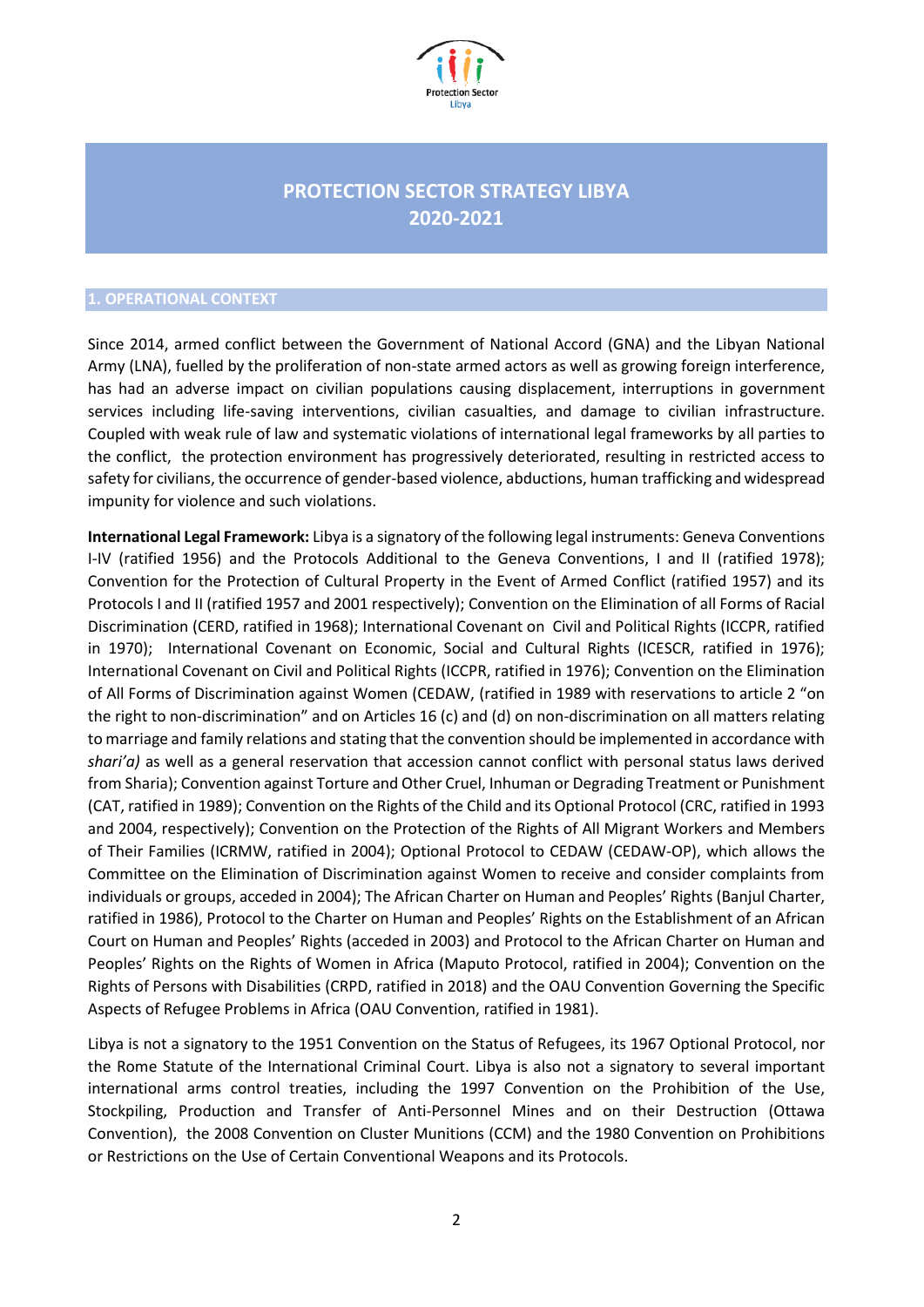

National law continues to be inconsistent with International Human Rights Law and International Humanitarian Law. Even when national legal frameworks do exist, they are inconsistently enforced, contributing to the break-down of the rule of law in Libya and the protection gaps and risks explored below. An abbreviated protection risk analysis below discusses the key protection risks and gaps due to such inconsistencies and the lack of rule of law in the Libyan context.

Over 474,000 individuals have been identified as in need of protection assistance for 2020, highlighting the need for a robust protection response.<sup>1</sup>

The Protection Sector in Libya is comprised of 17 partner organizations including national and international NGOs as well as UN agencies. The Protection Sector has three sub-sectors: Child Protection (coordinated by UNICEF and co-coordinated by INTERSOS), Gender-Based Violence (coordinated by UNFPA and cocoordinated by CESVI), and Mine Action (coordinated by UNMAS). The Protection Sector co-facilitates the Mental Health and Psychosocial Support Technical Working Group with the Health Sector. The Protection Sector is guided by a Strategic Advisory Group comprised of 4 NGOs and 4 UN agencies.

### <span id="page-3-0"></span>2. **PROTECTION RISKS ANALYSIS**

Below is an overview of the key protection risks in Libya that the Protection Sector intends to address through its operational partners in the next biennium. A more comprehensive analysis can be found in Annex I. This is not meant as a comprehensive review and this prioritization does not preclude partners from responding to humanitarian protection needs and gaps as they emerge. The analysis will be updated in accordance to the changing environment to ensure an accurate reflection of the situation in Libya.<sup>2</sup> For the purpose of this strategy, risks have been delineated into specific categories of risks as well as specific vulnerable communities. The categories of risk, such as conflict-related risks and GBV, apply to all categories of persons of concern, and as such are not mutually exclusive to the vulnerable communities and their specific concerns further outlined below. The Sector acknowledges the intersectionality of identities and that as a result, individuals can have multiple vulnerabilities.

*Conflict-related protection risks: including displacement and risks to life, safety, and well-being:* In 2019, 647 civilian casualties (with 284 civilian deaths and 363 civilian injuries) reportedly occurred due to the conflict<sup>3</sup> and over 140,000 individuals were displaced due to the renewal of hostilities in Tripoli (April 2019).<sup>4</sup> Civilian infrastructure was also targeted by armed groups, limiting the civilian population's access to vital services, as particularly demonstrated by attacks on healthcare facilities. In 2019, there were 61 reported attacks on healthcare facilities which resulted in 75 people being killed and 52 people being injured.<sup>5</sup> Explosive hazards are an overarching protection concern which pose a threat to civilians in terms of safety, impeding mobility, and blocking access to livelihoods, essential services and infrastructure. Libya is currently not a party to the Convention on Cluster Munitions or the Ottawa Treaty on Landmines and lacks comprehensive national legislation on explosive hazards,<sup>6</sup> thus necessitating advocacy on the part of the Protection Sector and its partners to relevant government authorities for legislative and normative reform. Additional conflict-related protection risks include risks to the well-being of individuals. Increasingly,

<sup>&</sup>lt;sup>1</sup> Humanitarian Needs Overview 2020, Protection Sector People in Need number.

<sup>&</sup>lt;sup>2</sup> See Annex I, Protection Sector Protection Risk Analysis

<sup>&</sup>lt;sup>3</sup> SRSG Statement on World Human Rights' Day 10 December 2019. [https://unsmil.unmissions.org/srsg-ghassan-salam%C3%A9-message-human](https://unsmil.unmissions.org/srsg-ghassan-salam%C3%A9-message-human-rights-day-0)[rights-day-0.](https://unsmil.unmissions.org/srsg-ghassan-salam%C3%A9-message-human-rights-day-0)

<sup>4</sup> OCHA Update

<sup>5</sup>WHO Surveillance System of Attacks on Healthcare 2019[. https://publicspace.who.int/sites/ssa/SitePages/PublicDashboard.aspx](https://publicspace.who.int/sites/ssa/SitePages/PublicDashboard.aspx)

<sup>6</sup> Landmine & Cluster Munition Monitor. 'Libya Mine Action.' 19 November 2018. [http://www.the-monitor.org/en-gb/reports/2019/l](http://www.the-monitor.org/en-gb/reports/2019/lbya/mine-action.aspx) [bya/mine-action.aspx](http://www.the-monitor.org/en-gb/reports/2019/lbya/mine-action.aspx)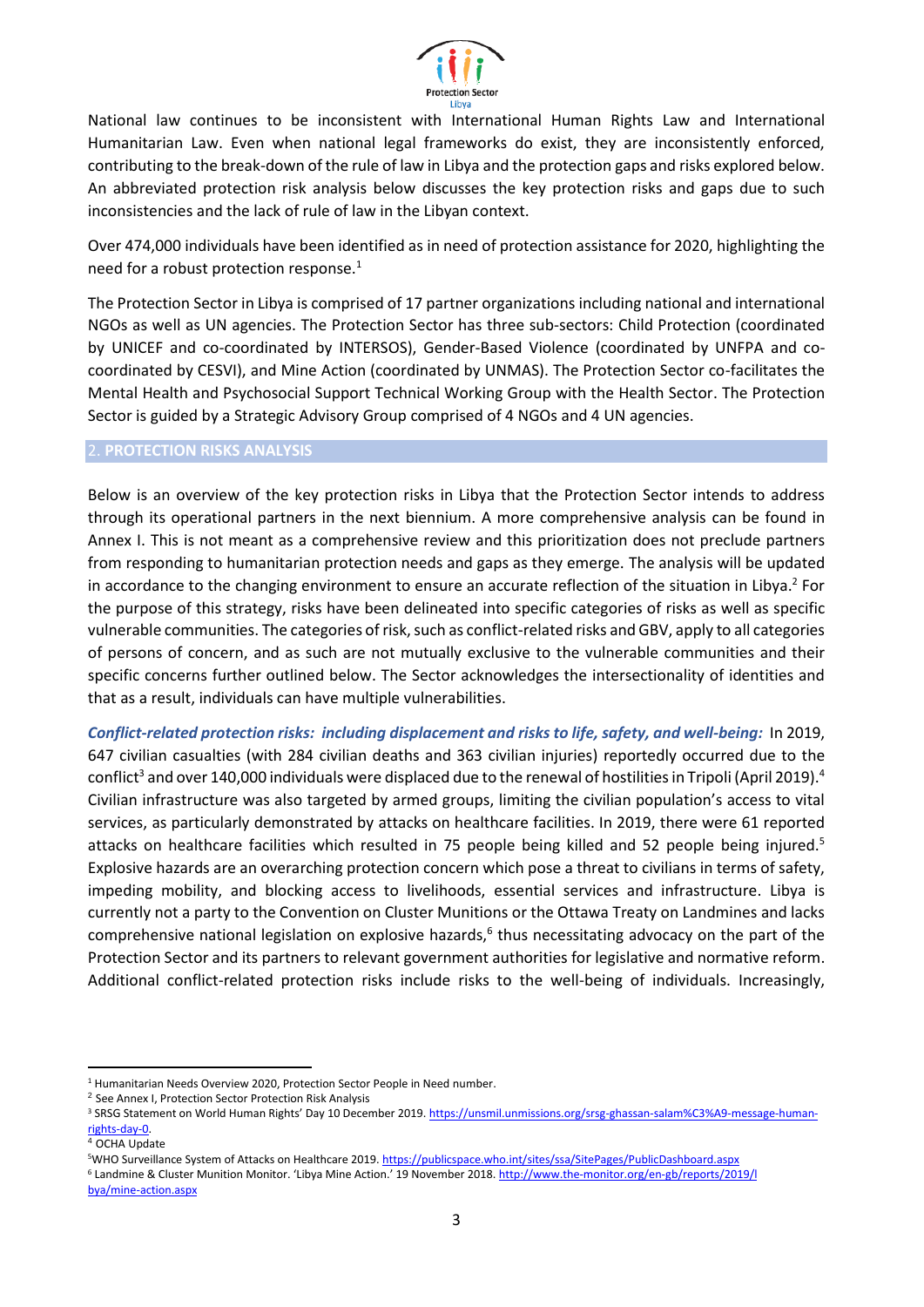

Libyans and non-Libyans have expressed a need for enhanced Mental Health and Psychosocial Support to address conflict-related trauma they have endured.<sup>7</sup>

*Gender-based violence: (GBV):* There is a widespread social stigma associated with being a victim of GBV in Libya, and judgmental behaviour and attitudes are pervasive amongst communities and service providers. Victim blaming undermines and hampers survivors' access to necessary services, which often results in social exclusion, isolation, and self-blaming. Additionally, women often face a restriction to their freedom of movement and need to seek permission from men, thus further limiting women survivors' access to essential services. Despite the relatively comprehensive prohibition of sexual violence and sexual exploitation under Libya's national legal framework, several gaps remain and some provisions fall short of international standards. Libya's criminal law does not explicitly recognize child sexual abuse, and there is no dedicated law to address this crime.<sup>8</sup> Sexual violence is treated in the penal code as a crime against the victim's 'honour' (*Zina)*, rather than violation of bodily integrity.<sup>9</sup> Art. 424 of the penal code permits perpetrators to marry their victim to nullify any legal action against him,<sup>10</sup> perpetuating the practice of perpetrators marrying the women they rape as a way to "protect her" from stigma and marginalization. The only Libyan law addressing domestic violence is Law No. 10 of 1984 (art.17) which describes different rights in marriage based on gender and states that a woman "has the right to expect her husband to […] refrain from causing her physical or psychological harm." The challenge for national and international actors is creating safe programmes and services within the national legal framework, a framework that is inconducive to a safe environment for GBV survivors to come forward and seek justice, or at the least, to get medical attention due to reporting obligations in health facilities. Mandatory reporting policies further put survivors of gender-based violence at risk, as all hospitals and healthcare facilities registered with the Ministry of Health are compelled to report incidents of physical abuse and sexual violence, which can impact a survivor's decision to seek the assistance s/he needs. The extent of the legal impediments to survivors receiving services and justice is highlighted in the following: "Articles 418, 419, and 420 of the penal code criminalized some forms of sex trafficking involving women, and prescribed penalties of up to 10 years' imprisonment and a fine between 100 and 500 Libyan dinars (\$72-\$361), which were sufficiently stringent and commensurate with penalties prescribed for other serious crimes such as rape. However, inconsistent with international law, the definition of trafficking within these provisions required transnational movement of the victim and did not criminalize sex trafficking acts that were induced through fraudulent or coercive means. The law did not criminalize sex trafficking involving adult male victims."<sup>11</sup> Women and girls from the migrant and refugee communities are at risk of arbitrary detention due to their legal status, putting them further at risk of sexual exploitation and abuse during detention and exacerbating aboveoutlined GBV risks and threats.

### *Populations with specific protection risks*

*Internally Displaced Persons, returnees, and vulnerable non-displaced Libyans:* Conflict-affected Libyans, including those who have displaced, those who have returned to their areas of origin, and those who have remained in their homes, face specific protection risks. Displacement due to the conflict has fuelled protection risks related to housing, land and property. IDP tenure in housing with informal rental agreements and occupation in informal settlements or unfinished buildings increase both the risk of

<sup>9</sup> UNICEF Gender Equality Profile, 2011

<sup>7</sup> HNO and HRP 2020

<sup>8</sup> Makkawi, R 2013. Children's Rights in Libya: Assessing compliance of domestic legislation with international human rights standards. UNICEF Libya. Unpublished draft. 23 February 2013.

<sup>12</sup> Human Rights Watch 2014, *Priorities for legislative reform: A Human Rights Roadmap for a new Libya, <https://www.hrw.org/report/2014/01/21/priorities-legislative-reform/human-rights-roadmap-new-libya>*

<sup>11</sup> Office to Monitor and Combat Trafficking in Persons, *2019 Trafficking in Persons Report: Libya*, https://www.state.gov/reports/2019-traffickingin-persons-report-2/libya/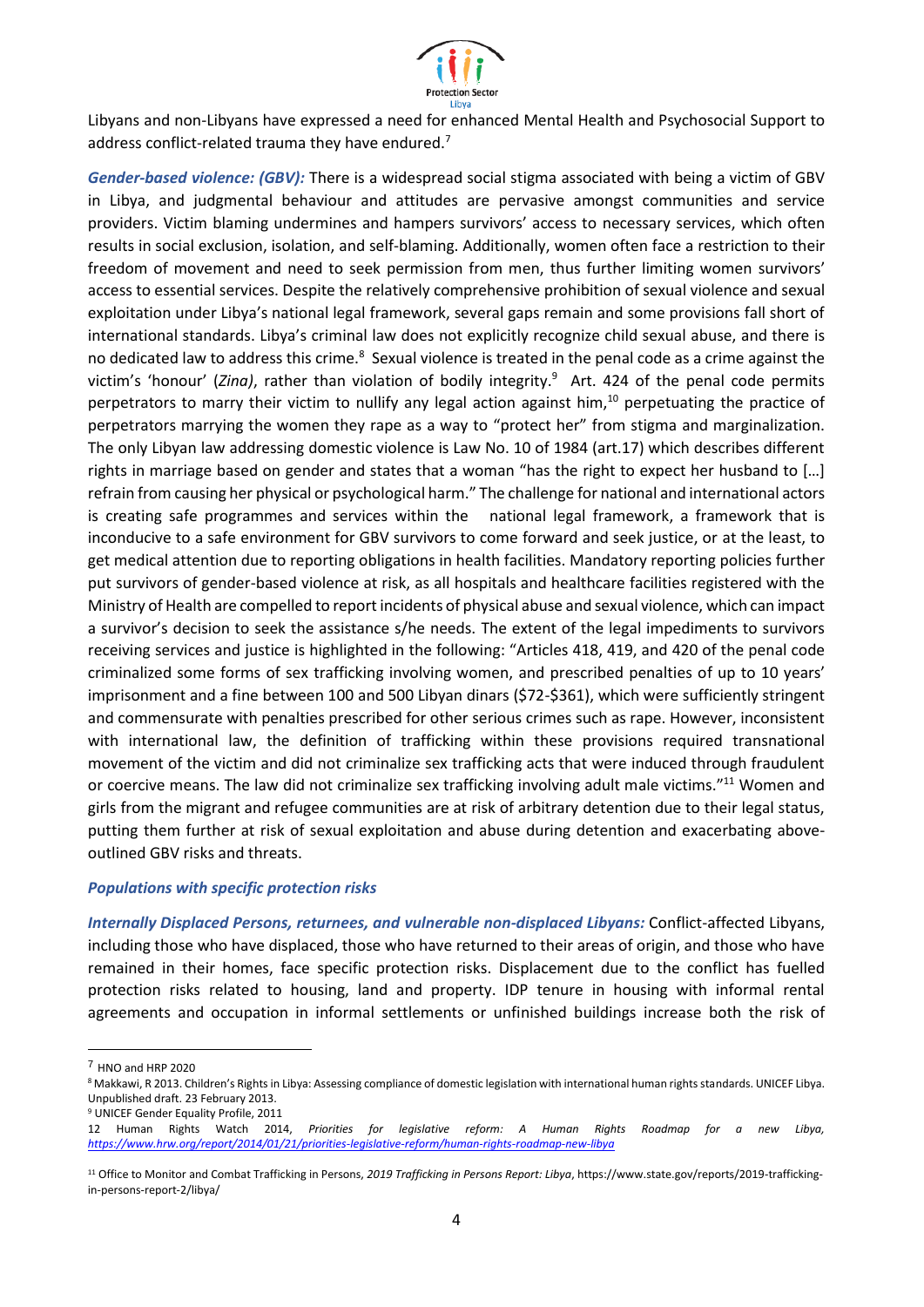

eviction and the proclivity for negative coping mechanisms as a means to afford rent.<sup>12</sup> Access to basic services, including education and healthcare, and humanitarian assistance is difficult, if not impossible, for individuals who lack civil documentation. Lack of civil documentation is a contributing factor to restricted freedom of movement. Armed conflict has further denigrated the right of individuals to move freely throughout the country, with movements restrictions most frequently being reported due to the presence of armed actors or armed activity.<sup>13</sup> The Government of Libya is working to design an IDP strategy in 2020 with the assistance of the humanitarian community.

*Migrants and refugees:* As of January 2020, UNHCR has registered over 46,450 refugees and asylumseekers, of which, 5% are held in detention and the remaining 95% reside in urban settings.<sup>14</sup> An estimated 204,579 migrants are considered in need of protection. <sup>15</sup> Although Libya is party to the 1969 OAU Convention, the national legislation contravenes international refugee legal instruments due to the lack of a functional asylum system and restrictions. Customary International Law, International Refugee Law, and International Human Rights law are contravened by returning rescued refugees and migrants to Libya, where there is an inability to provide safe harbour, and where indefinite and arbitrary detention centres for migrants and refugees are rife with human rights abuses. Protection risks are further compounded by the interconnectedness of the smuggling and trafficking networks with detention centres and a lack of solutions for community integration or protection. It is well documented that smuggling rings are interconnected with militias that run migration detention centres in Libya.<sup>16</sup> Migrants and refugees in Libya are at an increased risk of kidnapping, crime and exploitation. Lack of sustainable shelter and difficulty in accessing healthcare and education are secondary risks to a litany of other protection concerns and abuses and are further heightened for individuals in detention.

*Children:* Children represent 45% of the displaced population, 8% of the migrant population, and 33% of the refugee population.<sup>17</sup> An estimated 139,000 individuals (45,000 girls, 58,000 boys, 17,000 women, and 19,000 men) will require child protection assistance in 2020. The Child Protection Working Group identified 34 baladiyas as geographic priority areas with severe child protection needs. The priority child protection risks include: i) mental health and psychosocial distress, ii) gender-based violence, iii) physical and emotional maltreatment, iv) family separation, and v) recruitment and use by armed groups. In addition, arbitrary detention and child labour disproportionately affect migrant and refugee children due to the lack of legal status and civil documentation, as well as economic insecurity. Vulnerable youth, particularly male migrant and refugee youth, are disproportionately affected by the worst forms of child labour. An estimated 35% of migrant and refugee children are unaccompanied and separated children (UASC). UASC predominately live in urban settings and are exposed to significant protection risks,<sup>18</sup> particularly in Sebha, Azzawya, Misrata, and Tripoli.<sup>19</sup> Discrimination, bullying and violence from other students (19%),<sup>20</sup> administrative hurdles and denied access to certain disciplines in university<sup>21</sup> causes children to drop out at all levels.

*Persons with disabilities (PwDs):* Libya is a signatory to the UN Convention on the Rights of People with Disability (signed in 2008, ratified in 2018) and has a national legal framework to support the rights of people living with disabilities (pre-revolution Law No. 3 of 1981 on Disabled Persons). However, institutions

<sup>12</sup> MSNA 2019.

<sup>13</sup> MSNA 2019.

<sup>14</sup> UNHCR Update, 27 December 2019[: https://data2.unhcr.org/en/documents/download/72478.](https://data2.unhcr.org/en/documents/download/72478) 

<sup>15</sup> HNO 2020 Protection Sector population numbers.

<sup>16</sup> [https://www.globaldetentionproject.org/countries/africa/libya#\\_ftn19.](https://www.globaldetentionproject.org/countries/africa/libya#_ftn19)

<sup>13</sup>IOM/DTM population data, 2019

<sup>&</sup>lt;sup>18</sup> UNICEF Solitary journeys of unaccompanied and separated children in Libya - December 2018

<sup>19</sup> MSNA- Migrants and refugees 2019.

<sup>20</sup> Ibid

<sup>21</sup> Mercy Corps, 'Lost in Registration.'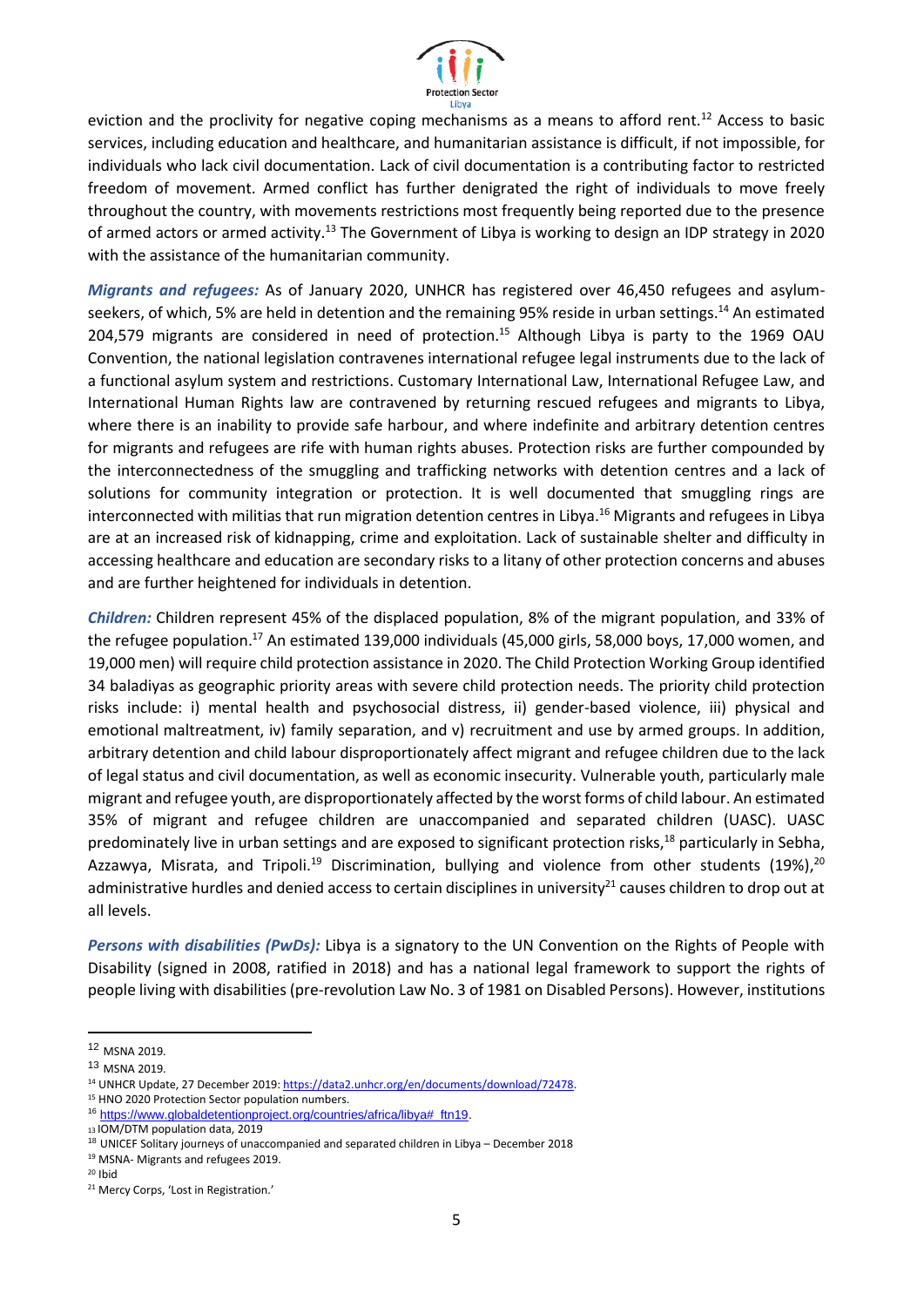

remain ill-equipped to respond to the needs of PwD, who often face issues in accessing both government services and humanitarian assistance. There are at least 2,886 survivors and 14,528 indirect victims of Explosive Ordnance (EO) in Libya, although the actual numbers are believed to be much higher, and do not include people injured during the recent Tripoli clashes that began in April 2019. PwDs in Libya most likely represent at least 15% of the total population. EO survivors and PwDs' access to basic services and specialized assistance is hindered by the current conflict, and the availability and capacity of national health and social protection systems.<sup>22</sup>

*Older Persons:* As of January 2020, there are 34,386 older persons of concern: 46,450 refugees (2%); 343,180 IDPs (8.6%); 447,338 IDP returnees (11%) and 636,426 migrants (12%). Pressing and conflicting priorities, together with the small number of older persons, can result in institutions and humanitarian organizations being ill equipped to respond to their specific needs and concerns. Older persons are particularly at risk of increasingly limited access to healthcare, particularly health assistance for chronic illnesses due to shocks and stresses to the healthcare system including closures of healthcare facilities, limited availability of healthcare staff, and liimited medication in healthcare facilities.<sup>23</sup>

*Marginalized communities:* 40,000 Tawergha IDPs routinely face discrimination, the inability to return, and tensions with authorities or neighbouring communities due to their political opinion or the perception that they support certain groups. The Tawergha have been exposed to violations of their rights under both IHL and IHRL since their displacement.<sup>24</sup> This also affects IDPs from Benghazi, Derna, and Sirt, who have also reported protection challenges while in displacement, including denial of access to basic services, harassment, detention, loss of civil documentation, and the threat of eviction.<sup>25</sup> Marginalized communities in Libya also include those who are at risk of statelessness due to lack of access to civil status and civil documentation. Ethnicities most commonly impacted by incomplete civil status, and as such at risk of statelessness, are Tebu and Tuareg from southern Libya.<sup>26</sup> Children born from a Libyan mother and a foreign father are also at risk of statelessness due to the inability of Libyan women to pass on their nationality to their children.

<span id="page-6-0"></span>**3. RESPONSE CAPACITY, ACTION, AND SCOPE**

### *Capacity and constraints*

The capacity to respond is hindered by various constraints that partner organizations face in trying to reach affected communities, including administrative and access constraints. As such, the Protection Sector will undertake a mapping exercise to analyse the capacity for current partners to respond to the risks and needs outlined above. The humanitarian response, including the protection response, is impacted by access constraints that hinder the response. Access constraints include, but are not limited to, difficulties in obtaining organizational registration, difficulty in obtaining visas for staff members, constraints due to the volatile conflict environment that inhibits movement for both UN and NGO partners, and an understanding of the humanitarian imperative and thus acceptance of the humanitarian community by key government counterparts. The capacity of Protection Sector partners is further constrained by the continuation of remote management from Tunis for most partners and the overarching humanitarian architecture, include coordination mechanisms. The operational environment for the protection response in Libya is further

<sup>22</sup> Victim Assistance in Libya Position Paper, UNMAS Libya/LibMAC, 2019

<sup>23</sup> HNO/HRP Health Section 2020

<sup>&</sup>lt;sup>24</sup> Amnesty International: [https://www.amnesty.org/en/latest/news/2018/08/libya-tawergha-idp-camp-attacked-by-militia-in-danger-of-further](https://www.amnesty.org/en/latest/news/2018/08/libya-tawergha-idp-camp-attacked-by-militia-in-danger-of-further-attack-and-demolition/)[attack-and-demolition/](https://www.amnesty.org/en/latest/news/2018/08/libya-tawergha-idp-camp-attacked-by-militia-in-danger-of-further-attack-and-demolition/)

<sup>&</sup>lt;sup>25</sup> Protection Sector update on IDPs from Benghazi, 2018. [https://www.humanitarianresponse.info/en/operations/libya/document/lyb](https://www.humanitarianresponse.info/en/operations/libya/document/lyb-protectionsector-update-idps-benghazi-may-2018)[protectionsector-update-idps-benghazi-may-2018.](https://www.humanitarianresponse.info/en/operations/libya/document/lyb-protectionsector-update-idps-benghazi-may-2018)

<sup>&</sup>lt;sup>26</sup> HCT Protection Risk Analysis; Mercy Corps 'Lost in Registration,' 2019.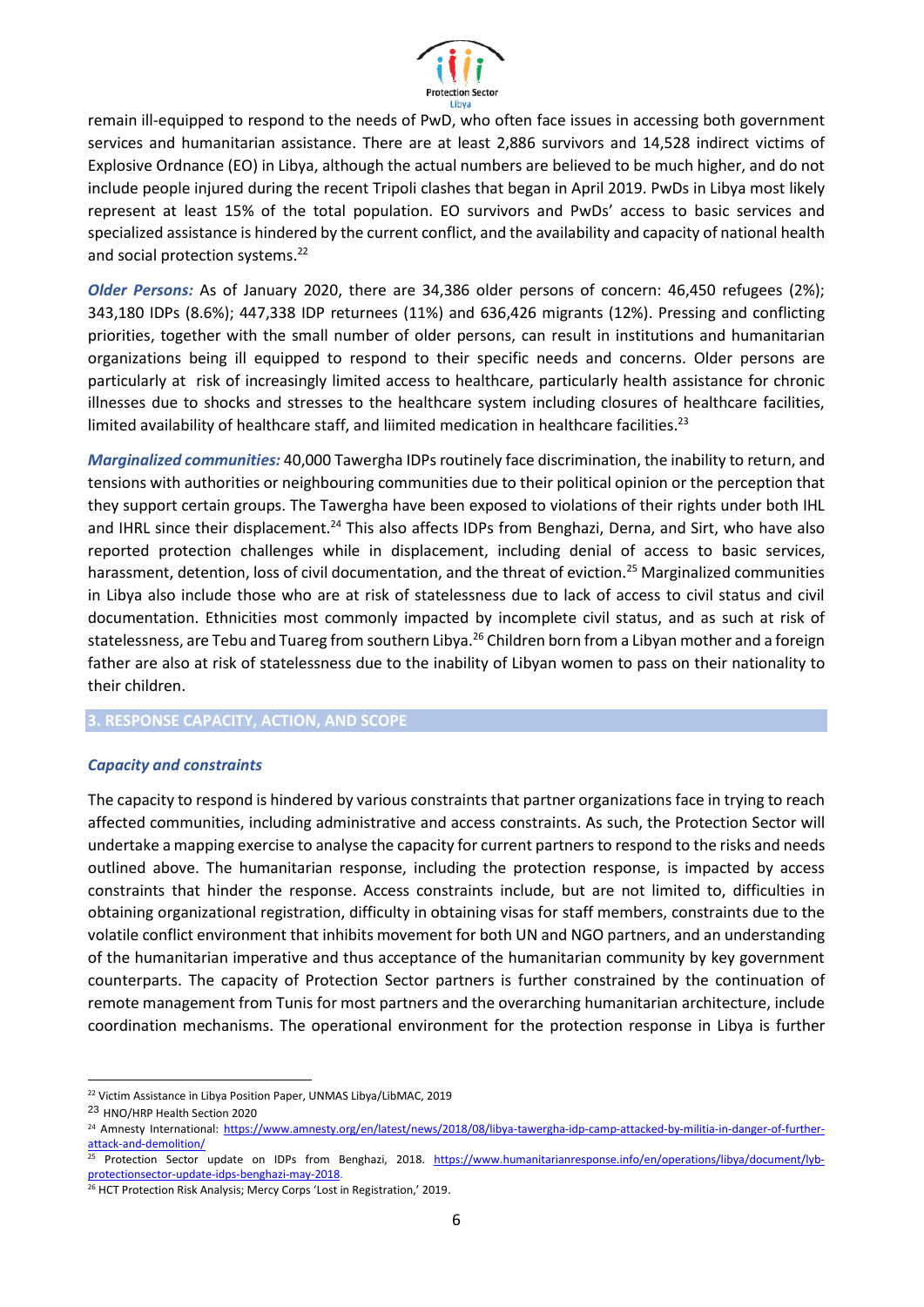

impacted by the limited number of NGOs undertaking stand-alone protection activities and the limited technical scope of interventions, with some areas of increasing need, such as HLP, routinely unaddressed.

### *Protection action and scope*

The Protection Sector's operational framework for the Humanitarian Response Plan for 2020 guide the overall sectoral strategy. The Protection Sector is further guided by a framework for non-HRP activities to enhance the coordination capacity of the Sector and its partners (please refer to Annex II for both frameworks). This Protection Sector strategy is aligned with the Integrated Protection Strategy for the Humanitarian Country Team for Libya (See Annex III), the Humanitarian Needs Overview (HNO) and the Humanitarian Response Plan (HRP) for 2020.

The rights-based approach and Gender, Age and Diversity principles are the foundational principles guiding the protection response. The Sectoral priorities outlined below address the emergency or humanitarian protection needs, as well as the need for linkages with the development and peacebuilding actors for sustainable humanitarian action.

The Protection Sector will prioritize *four humanitarian protection needs:*

- 1. *Need for a strengthened protection environment from conflict-related risks*, including the need for enhanced access to government services and humanitarian assistance and protection from violations of International Humanitarian Law;
- 2. *Access to specialized protection services*, including psychosocial support; and protection from eviction and other housing, land, and property threats for people with specific needs and vulnerable individuals;
- 3. *Access to assistance and legal protection:* including access to registration and legal documentation, legal protection for those in need of international protection, and access to vital services. The latter is inextricably linked to documentation, which is key to ensuring access to services and assistance. This also includes access to specialized protection services for all non-Libyans in need of assistance.
- 4. *Community cohesion:* protection from communal violence and subsequent protection risks, for all population groups.

While it is important to ensure lifesaving interventions in detention centres and continue advocating for their closure and for the respect of International Human Rights Law and International Humanitarian Law inside of detention centres, the Protection Sector will also advocate with duty bearers and the international community to focus responses and solutions for migrants and refugees to the majority of the population of concern who reside in urban settings.

The Sector will<sup>27</sup>:

- **Let updom** Continue supporting the international community and the Government in the implementation of a protection and people centred approach and ensure that these interventions have a gender, age and diversity focus. This will include efforts dedicated to mainstreaming protection into nonprotection responses into the other technical sectors, advising sectors on protection-related issues, and working closely with the HCT to ensure the HCT Protection Strategy is operationalized. The objective of these actions are to maintain or restore the rights of all affected persons;
- $\ddot{\phantom{1}}$  Enhance its capacity to coordinate the protection response in Libya by establishing strengthened referral pathways and an online service mapping, building the technical capacity of Sector partners through the creation of harmonized monitoring and protection tools that adhere to international

<sup>&</sup>lt;sup>27</sup> See annexes to the Strategy document for the full framework on activities to be fulfilled under the HRP as well as activities to be fulfilled outside of the HRP, such as information collection and analysis, enhanced coordination, and training initiatives in and outside of the sector.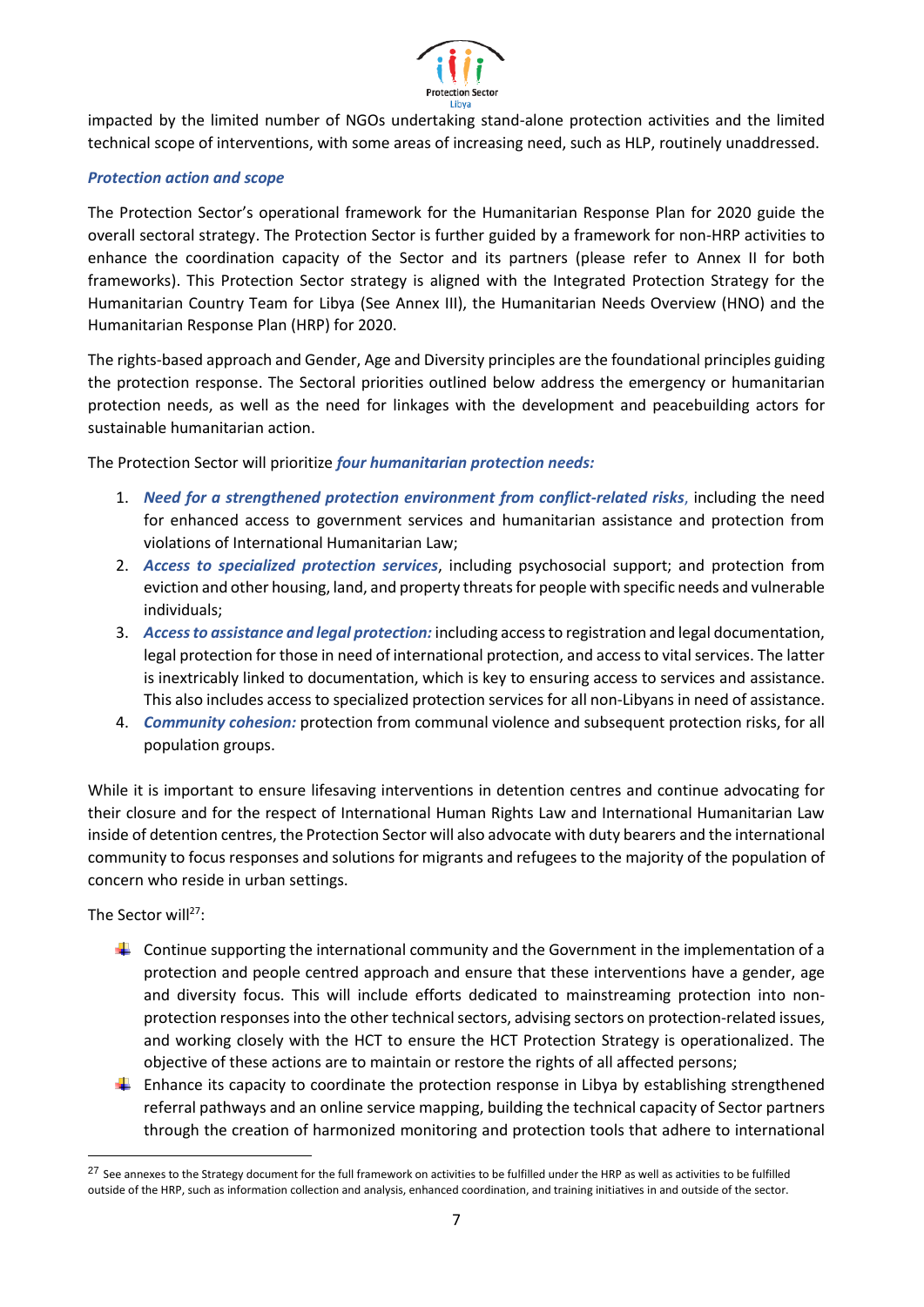

protection standards, and facilitating intra-sector assessments, analyses, and responses. The Protection Sector will encourage and facilitate information sharing in accordance with Protection Information Management and data protection principles. <sup>28</sup> This will be facilitated specifically through the adoption of an Information Sharing Protocol and the encouragement for all Sector partners to adopt data sharing protocols;

- $\ddot{\phantom{1}}$  Strengthen the involvement of local and national authorities as well as Libyan Civil Society in order to further localization efforts and promote local ownership of core protection activities by both duty-bearers and civil society. This will be actualizing through meaningful capacity-strengthening initiatives with targeted government authorities and local governance structures. Meaningful strengthening will include continuous, targeted training programs rather than ad-hoc or one-time training initiatives. These efforts must be done in conjunction with advocacy efforts to relevant duty-bearers to fulfil their obligations to protect people in Libya under relevant national and international legal frameworks and to enhance the national legal framework.
- $\ddot{\phantom{1}}$  Engage in meaningful and robust endeavours to enhance the accountability of protection partners to affected individuals and communities, including initiatives on Prevention from Sexual Exploitation and Abuse. The Protection Sector actively supports the creation of a Common Feedback Mechanism (CFM) by the Emergency Telecommunications Sector to ensure that affected populations have the ability to provide feedback on services they need and have received. The Protection Sector recognizes that the CFM is merely one tool for ensuring accountability and is not a stand-alone mechanism and that accountability is also the responsibility, jointly, of the Protection Sector and its partners.

Under the leadership of the Humanitarian Country Team and operationalized through the Nexus Working Group, the Protection Sector strategically aims to develop sustainable protection programming that enhances the activities of development and early recovery actors. Protection actors will work with development partners through the Nexus Working Group initiatives and by including development actors to Protection Sector initiatives, including targeted protection mainstreaming training, in order to ensure that people with specific needs are fully integrated into early recovery and development programming.

The Protection Sector encourages partners to establish robust and meaningful engagement with affected people through all stages of the Humanitarian Program Cycle, from design and assessment to implementation and monitoring of the response.

### <span id="page-8-0"></span>*4. PROTECTION OUTCOMES*

- Responses are people-centred and rights-based;
- $\uparrow$  A joint advocacy strategy to guide efforts in ensuring that the rights of all persons of concern are preserved, maintained or restored is produced together with HCT and the Advocacy Working Group;
- $\downarrow$  A framework defining protection modalities and standards for humanitarian assistance and delivery of service will be established;
- $\ddot{\phantom{1}}$  Complaint and feedback mechanisms for persons of concern are functioning in a coordinated and timely manner;
- **Persons of concern are integrated in the Peace and Development roadmap with their rights** recognized in political and development agendas;

<sup>28</sup> <http://pim.guide/guidance-and-products/product/principles-protection-information-management-may-2015/>. The Sphere Project – Protection Principles - [http://www.spherehandbook.org/en/protection-principle-1-avoid-exposing-people-to-further-harm-as-a-result-of](http://www.spherehandbook.org/en/protection-principle-1-avoid-exposing-people-to-further-harm-as-a-result-of-your-actions/)[your-actions/](http://www.spherehandbook.org/en/protection-principle-1-avoid-exposing-people-to-further-harm-as-a-result-of-your-actions/)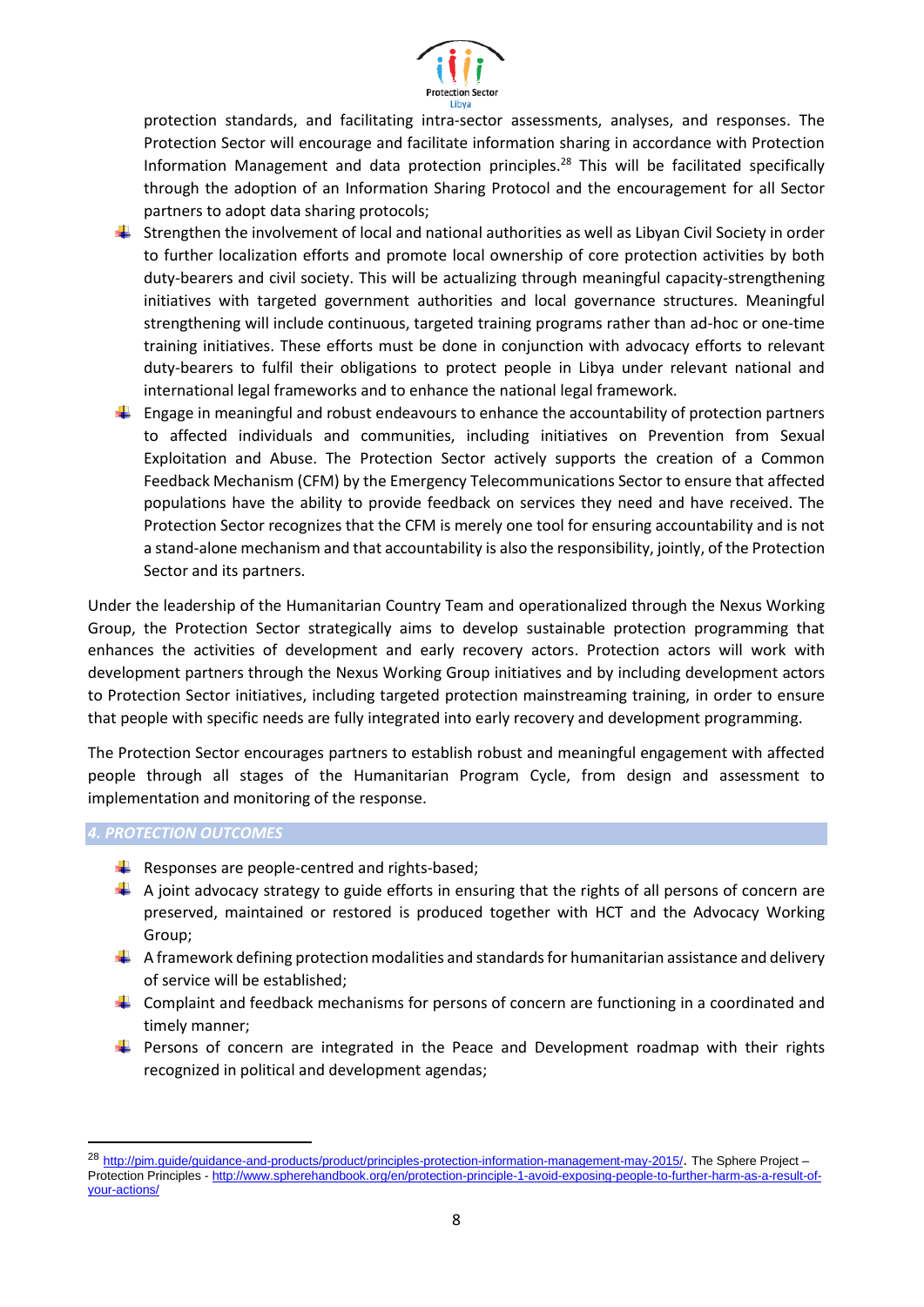

- $\ddot{\phantom{a}}$  Humanitarian and Government staff, both protection and non-protection actors, have a common understanding of the centrality of protection and of rights-based and age, gender and diversity approaches;
- **Provision of technical guidance for inclusive programming of men, women, girls and boys of any** background is provided by the Protection Sector in a timely fashion.

### <span id="page-9-0"></span>**5.MONITORING AND EVALUATION**

The Protection Sector will monitor its impact through the HRP for the operational response aspect of the strategy, and with its Strategic Advisory Group will devise a workplan for implementation of the outcomes and objectives that do not fall under the HRP.

The indicators and activities related to the HRP 2020 will be the basic monitoring tool for the first year and will serve as a baseline, together with the changing contextual environment, for establishing the objectives and priority areas for the following year. The HRP objectives will predominately monitored through monthly inputs into the Protection Sector 4Ws.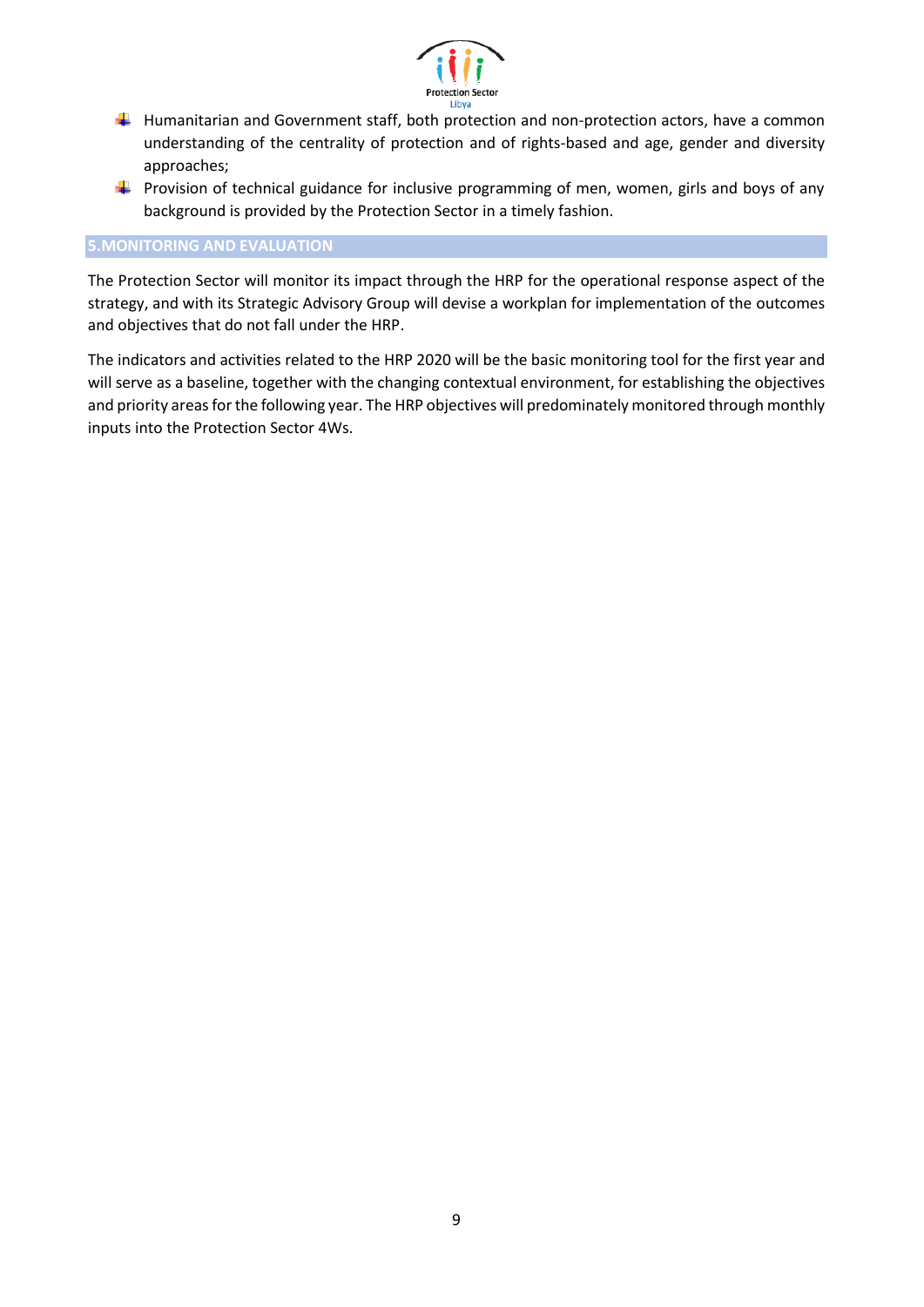

### <span id="page-10-0"></span>**Annex I: Protection Risk Analysis**

The risk analysis below outlines the key protection threats Libya that the Protection Sector intends to address through its operational partners in the next biennium. This is not meant as a comprehensive review and this prioritization does not preclude partners from responding to humanitarian protection needs and gaps as they emerge. As the conflict changes, the risks and needs will be updated to ensure that they accurately reflect the current situation in Libya.

### *Conflict-related protection risks, including displacement and risks to life, and safety, and wellbeing*

The armed conflict has put the civilian population at heightened risk, exposing them to indiscriminate means and methods of warfare; to explosive remnants of war, and conflict-related displacement. In 2019, 647 civilian casualties, with 284 civilian deaths and 363 civilian injuries due to the conflict were reported<sup>29</sup> and over 140,000 individuals displaced since the renewal of hostilities in Tripoli (April 2019).<sup>30</sup>

The continued use of indiscriminate weapons in dense urban areas increases the civilian population's exposure to explosive hazards and remnants of war. Explosive hazard contamination in urban settings is particularly challenging given the hidden nature of the issue, the extent of which is not fully understood until civilian populations begin to return home. Explosive hazard awareness is a particularly important issue for children who may not automatically recognize the dangers of explosive hazards. Civilian infrastructure has also been targeted by armed groups, thus limiting the civilian population's access to vital services, particularly healthcare facilities (61 reported attacks on healthcare facilities, with 75 people killed and 52 people injured)<sup>31</sup>.

Explosive hazards are an overarching protection concern which pose a threat to civilians in terms of safety, impeding mobility, and blocking access to livelihoods, essential services and infrastructure. Libya is currently not a party to the Convention on Cluster Munitions or the Ottawa Treaty on Landmines and lacks comprehensive national legislation<sup>32</sup>, thus necessitating advocacy on the part of the Protection Sector and its partners to the relevant government authorities for reform its legal and normative framework. Additional conflict-related protection risks include risks to the well-being of individuals. Increasingly, Libyans and non-Libyans have expressed a need for enhanced Mental Health and Psychosocial Support to address conflict-related trauma they have endured.<sup>33</sup>

*Internally Displaced Persons, returnees, and vulnerable non-displaced Libyans:* Conflict-affected Libyans, including those who have displaced, those who have returned to their areas of origin, and those who have remained in their homes, face specific protection risks. Displacement due to the conflict has fuelled protection risks related to housing, land and property. IDP tenure in housing with informal rental agreements and occupation in informal settlements or unfinished buildings increase both the risk of eviction and the proclivity for negative coping mechanisms as a means to afford rent.<sup>34</sup> Access to basic services, including education and healthcare, and humanitarian assistance is difficult, if not impossible, for

<sup>&</sup>lt;sup>29</sup> <https://unsmil.unmissions.org/srsg-ghassan-salam%C3%A9-message-human-rights-day-0></u>. SRSG Statement on World Human Rights' Day 10 December 2019.

<sup>30</sup> OCHA

<sup>31</sup> WHO Surveillance System of Attacks on Healthcare 2019.

<sup>32</sup> Landmine & Cluster Munition Monitor. 'Libya Mine Action.' 19 November 2018. [http://www.the-monitor.org/en-gb/reports/2019/libya/mine](http://www.the-monitor.org/en-gb/reports/2019/libya/mine-action.aspx)[action.aspx](http://www.the-monitor.org/en-gb/reports/2019/libya/mine-action.aspx)

<sup>33</sup> HNO and HRP 2020

<sup>34</sup> MSNA 2019.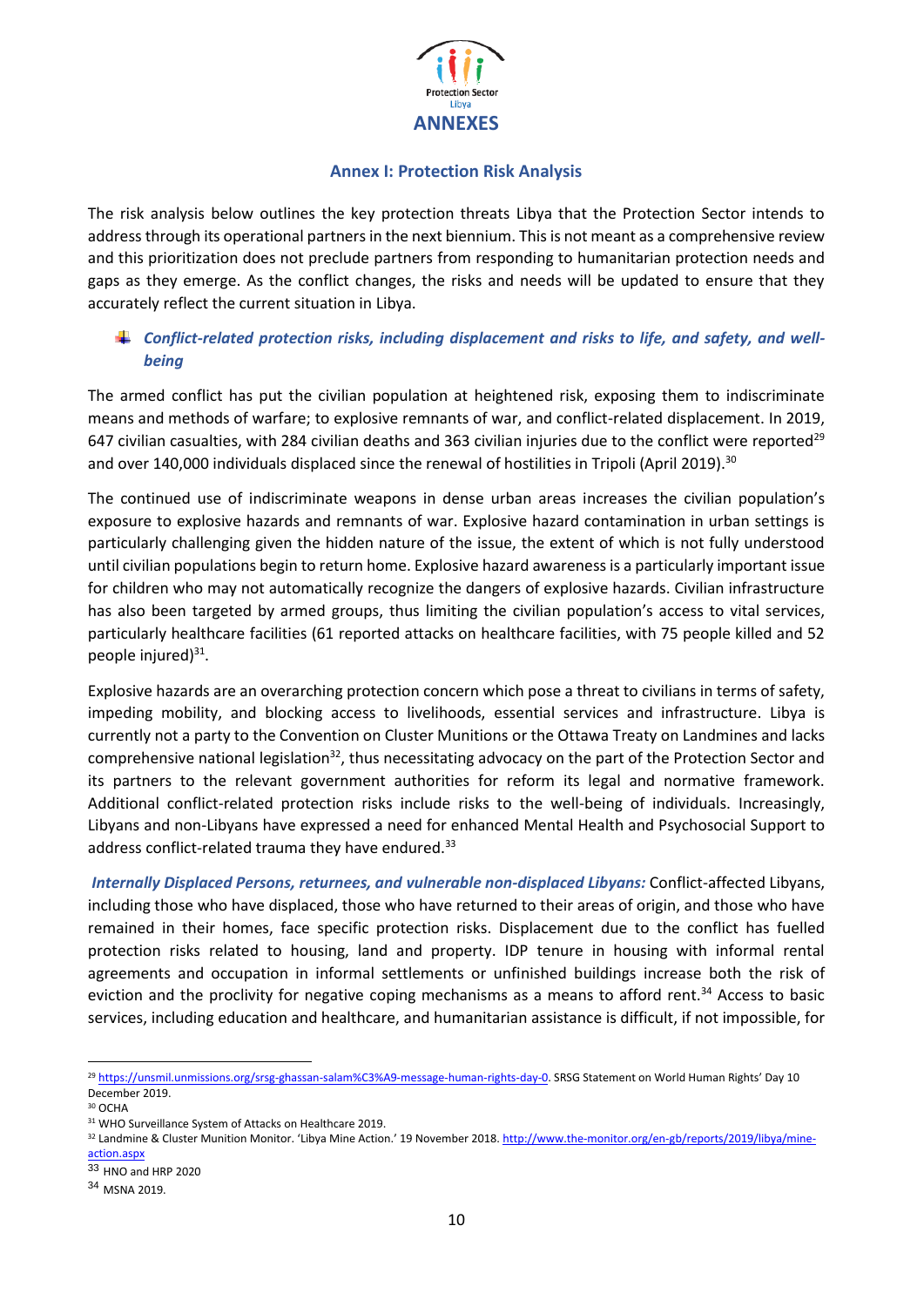

individuals who lack civil documentation. Lack of civil documentation is a contributing factor to restricted freedom of movement. Armed conflict has further denigrated the right of individuals to move freely throughout the country, with movements restrictions most frequently being reported due to the presence of armed actors or armed activity.<sup>35</sup> The Government of Libya is working to design an IDP strategy in 2020 with the assistance of the humanitarian community.

### *Migrants and refugees*

As of January 2020, UNHCR has registered over 46,450 individuals of concern (refugees and asylumseekers): 4,941 (52% men and 48% women) refugees and 41,509 (64% men and 36% women) asylumseekers. 2,506 refugees/asylum-seekers (5%) are held in detention while 43,944 (95%) reside in urban settings.<sup>36</sup> There are currently an estimated 204,579 migrants considered in need of protection assistance in Libya, $37$  with an estimated 3,200 migrants held in detention centres. $38$ 

The political instability and weak rule of law has created a conducive environment for the mass movements of migrants and refugees through Libya, either to remain in country or to attempt to cross the Mediterranean Sea. The protection risks for non-Libyan populations are directly linked to the lack of formal recognition from the government for such groups and the risk of arbitrary detention, which increases individuals' exposure to human rights violations. Libya is not a signatory to the 1951 Convention Relating to the Status of Refugees nor its 1967 Additional Protocol. Although it is party to the 1969 OAU Convention Governing the Specific Aspects of Refugee Problems in Africa, the national legislation contravenes international refugee legal instruments due to the lack of a functional asylum system and restrictions and limitations on the ability for UNHCR to fill the gaps in the existing national framework. Libya also contravenes customary international law, international refugee law, and international human rights law by returning rescued refugees and migrants to their shores where they are unable to provide safe harbour, as well as the indefinite and arbitrary detention of refugees and migrants in detention centres that are rife with human rights abuses. Protection risks for refugees and migrants in Libya are further compounded by the interconnectedness of the smuggling and trafficking networks with governmental detention centres and the lack of sustainable solutions.

### *Gender-based violence*

There is a widespread social stigma associated with being a victim of GBV in Libya, and judgmental behaviour and attitudes are pervasive amongst communities and service providers. Victim blaming undermines and hampers survivors' access to necessary services, which often results in social exclusion, isolation, and self-blaming. Additionally, women often face a restriction to their freedom of movement and need to seek permission from men, thus further limiting women survivors' access to essential services. Although Libya has ratified the CEDAW and other international instruments that prohibit discrimination based on sex, significant discrimination against women in both law and practice continues to have a serious impact on the rights of women in Libya.

Despite the relatively comprehensive prohibition of sexual violence and sexual exploitation under Libya's domestic legal framework, several gaps remain, and some provisions fall short of international standards. Most importantly, it has been noted that Libya's criminal law does not explicitly recognize child sexual abuse, and there is no dedicated law to address this crime.<sup>39</sup>

<sup>35</sup> MSNA 2019.

<sup>36</sup> UNHCR Registration Fact Sheet, October 2019: https://data2.unhcr.org/en/documents/download/72478.

<sup>37</sup> HNO 2020 Protection Sector population numbers (forthcoming)

<sup>38</sup> Detention Centre Estimated population figures, reporting from Protection Sector partners.

<sup>39</sup> Makkawi, R 2013. Children's Rights in Libya: Assessing compliance of domestic legislation with international human rights standards. UNICEF Libya. Unpublished draft. 23 February 2013.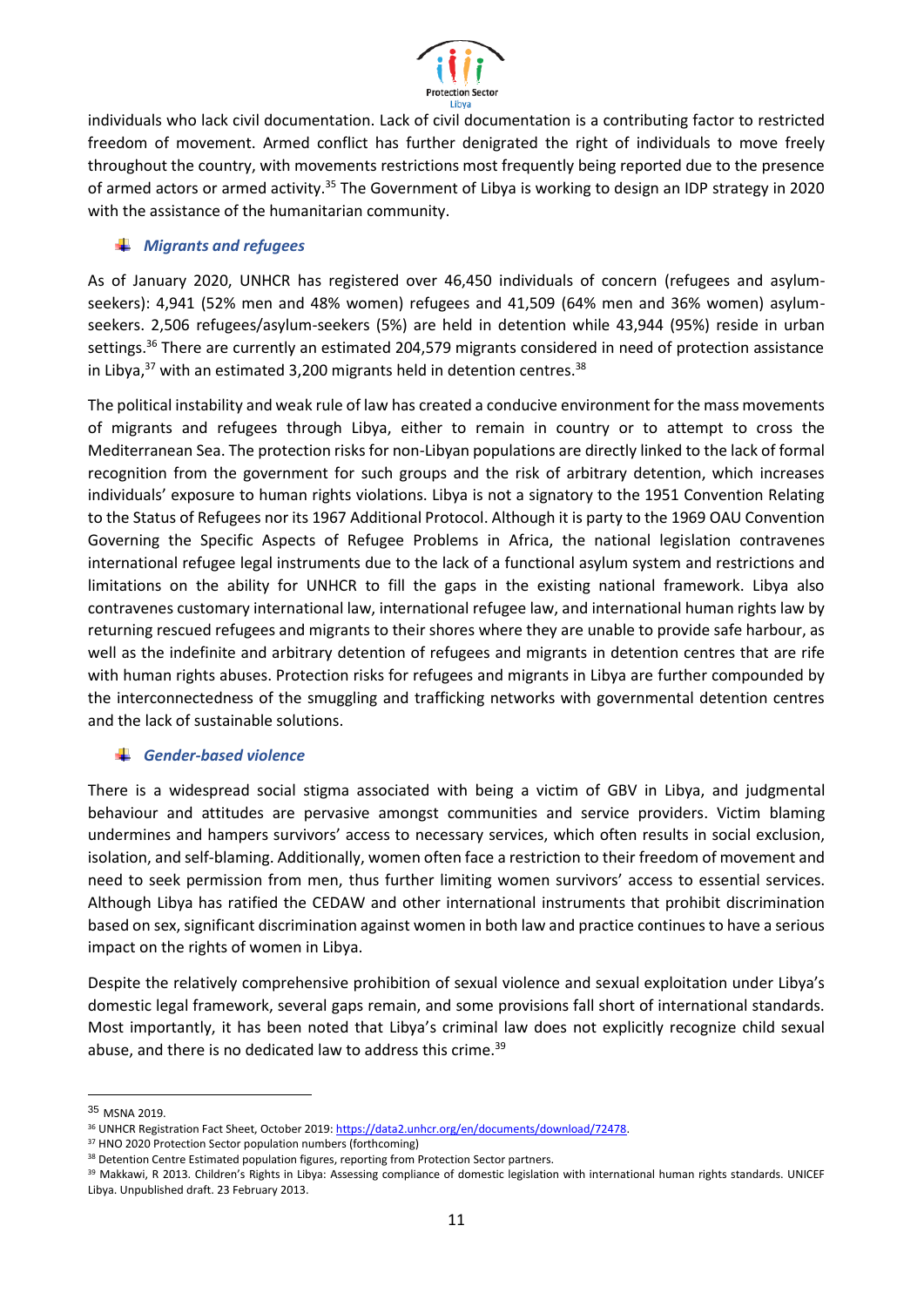

The way in which sexual violence is framed in the penal code is also a matter of concern. Sexual violence is treated in the penal code as a crime against the victim's 'honour' or Zina, rather than violation of bodily integrity.<sup>40</sup> This may serve to undermine justice by leading Libya courts to focus on the victim's sexual history and 'honour' rather than the alleged violence committed.<sup>41</sup>The Zina legislation has clear genderdiscriminatory implications. In the 2009 concluding observations on Libya, the CEDAW committee expressed concern that the criminalization of extra marital relations may have a disproportionate impact on women and girls. It highlighted ''the widespread practice whereby marriage between perpetrators of rape and women victims of rape is encouraged to protect the victims from social stigma and marginalization.'' The legal basis for this practice is found in article 424 of the penal code which allows offenders to marry the survivor they attacked in order to nullify any legal action against him.<sup>42</sup>

Libya does not have legislation setting out the age of sexual consent and marriage is required before sexual relations are legally permitted. The minimum age of marriage is 20 for both women and men, but a court can allow persons under the age of 20 to marry with the consent of their guardian removing the minimum age threshold of legal marriage.<sup>43</sup>

The only Libyan law addressing domestic violence is Law No. 10 of 1984, describing different rights in marriage, based on gender and states that a woman "has the right to expect her husband to […] refrain from causing her physical or psychological harm."

The ongoing-armed conflict and subsequent multiple displacements as recently witnessed in the west and south of Libya continues to put women, men, boys and girls at risks of GBV, which is exacerbated by the collapsing infrastructure and protection systems in the country. The challenge, for national and international actors, is to bypass the cultural barriers, strengthened by a national legal framework not conducive to a safe environment for GBV survivors to come forward and seek justice, or simply, to get medical attention (health facilities and medical personnel are obliged to report these cases, further refraining victims from seeking help).

### *Children*

Children represent 45% of the displaced population, 8% of the migrant population, and 33% of the refugee population<sup>44</sup>. An estimated 160,006 children (70,560 girls and 89,446 boys) and 59,871 caregivers (28,297 females and 31,574 males) will require child protection assistance in 2020. More than half of the children in need of child protection are displaced and 31% of them are migrants and refugees. Adolescent girls and boys are particularly at high risks of the worst forms of child labour, gender-based violence, and recruitment and use by armed groups. The Child Protection Working Group (CPWG) identified 34 *baladiyas* as geographic priority areas with severe child protection needs.

The priority child protection risks affecting the physical and mental well-being of both Libyan and non-Libyan children include: i) mental health and psychosocial distress, ii) gender-based violence, iii) physical and emotional maltreatment, iv) family separation (unaccompanied and separated children), and v) recruitment and use by armed groups. In addition, arbitrary detention and child labour disproportionately

<sup>40</sup> UNICEF Gender Equality Profile, 2011.

<sup>41</sup> Human Rights Watch 2014, *Priorities for legislative reform: A human rights Roadmap for a new Libya*, [https://www.hrw.org/report/2014/01/21/priorities-legislative-reform/human-rights-roadmap-new-libya.](https://www.hrw.org/report/2014/01/21/priorities-legislative-reform/human-rights-roadmap-new-libya)

<sup>42</sup> UN Committee on the Elimination of Discrimination against women (CEDAW), concluding observations of the Committee on the Elimination against women: Libya Arab Jamahiriya, 2009.

[http://docstore.ohchr.org/SelfServices/FilesHandler.ashx?enc=6QkG1d%2FPPRiCAqhKb7yhsvxlfhYepfIYmW0eRMA3oVt8J1CL5D0jq1UoNEAQjFcz1](http://docstore.ohchr.org/SelfServices/FilesHandler.ashx?enc=6QkG1d%2FPPRiCAqhKb7yhsvxlfhYepfIYmW0eRMA3oVt8J1CL5D0jq1UoNEAQjFcz1ekUyWMai5MWrD89dRantq7kYyhD9cQdkNgymO50yePa0jFseQqxAnnUx59YilKy) [ekUyWMai5MWrD89dRantq7kYyhD9cQdkNgymO50yePa0jFseQqxAnnUx59YilKy](http://docstore.ohchr.org/SelfServices/FilesHandler.ashx?enc=6QkG1d%2FPPRiCAqhKb7yhsvxlfhYepfIYmW0eRMA3oVt8J1CL5D0jq1UoNEAQjFcz1ekUyWMai5MWrD89dRantq7kYyhD9cQdkNgymO50yePa0jFseQqxAnnUx59YilKy)

<sup>43</sup> Libya: MENA Gender Equality Profile. Status of girls and women in the middle East and North Africa, 2011.

<sup>44</sup> IOM/ DTM population data, 2019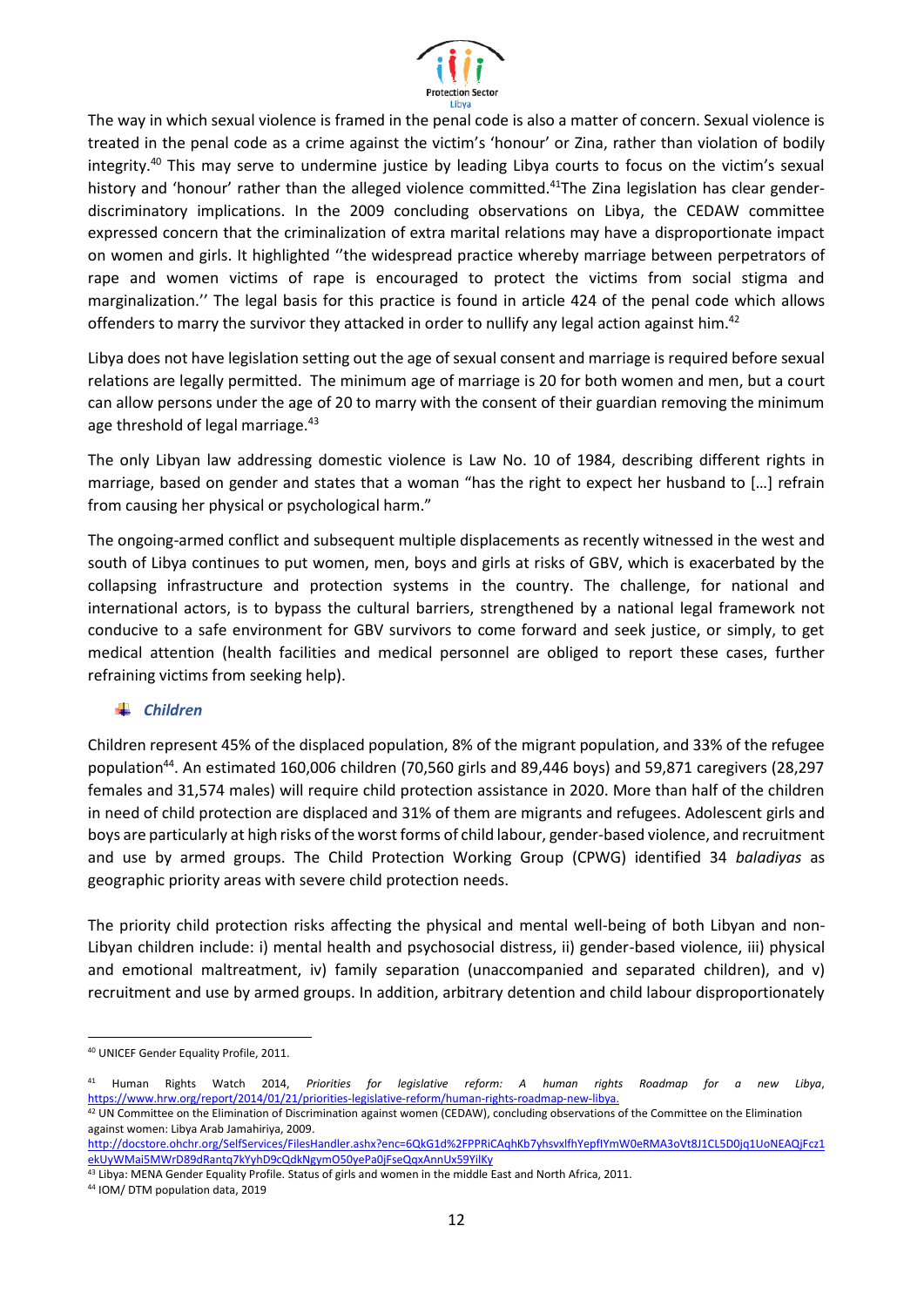

affect migrant and refugee children due to the lack of legal status and civil documentation, as well as economic insecurity.

Psychological distress and anxiety are frequently observed in all age groups of both Libyan and non-Libyan children<sup>45</sup>. Mental health remains a neglected need in Libya with limited available services in line with standards;<sup>46</sup> additionally there are growing needs for structured psychosocial support and capacity building of social and health workers<sup>47</sup>. According to the Multi-Sectoral Needs Assessment (MSNA) 2019 findings, internally displaced children showed higher prevalence of negative behaviour and emotional changes, and between 27-33% of caregivers reported such trends in Aljfara, Al Jabal Al Gharbi and Misrata<sup>48</sup>. Despite lack of quantitative data, the majority of refugee and migrant children experience or witnessing abuse, killing, torture, and sexual exploitation<sup>49</sup>.

Gender-based violence remains unspoken and underreported in Libya; however, frontline workers and protection actors in the protection coordination forums reports cases of young and adolescent boys and girls affected by GBV. In the MSNA Focused Group Discussion (FGD) analysis, migrant caregivers reported on the incidents of sexual abuse that their children experienced in schools and communities<sup>50</sup>.

An estimated 35% of migrant and refugee children are unaccompanied and separated children (UASC). The UASC predominately live in urban settings and are exposed to significant protection risks,  $51$  particularly in Sebha, Azzawya, Misrata, and Tripoli.<sup>52</sup> Migrant and refugee children are disproportionately affected by the worst forms of child labour, especially boys. Notably, many boys migrated for economic and livelihood reasons<sup>53</sup>. About 56% of MSNA respondents reported knowing of child labour, with the highest rates in Aljufra, Sebha, Azzawya, and Ejdabia. However, limited reliable information is available regarding the types and hours of work children are engaging in and specific accompanied child protection risks.

Barriers to access education remain a priority child protection concern. About 51% of migrant and refugee households with children reported that their children faced problems when attending school in Libya, such as discrimination (20%) and bullying/violence from other students (19%).<sup>54</sup> Children and youth with undetermined legal status often face barriers in accessing education (administrative hurdles, denied access to certain disciplines in university<sup>55</sup>) causing drops out at any level.

### *Persons with disabilities*

Libya is a signatory to the UN Convention on the Rights of People with Disability and has a national legal framework to support the rights of people living with disabilities (pre-revolution Law No. 3 of 1981 on Disabled Persons). However, institutions remain ill-equipped to respond to the needs of this group which also face issues in accessing both government services and humanitarian assistance. There are at least 2,886 survivors and 14,528 indirect victims of Explosive Ordnance (EO) in Libya, although the actual numbers are believed to be much higher, and do not include people injured during the recent Tripoli clashes that began in April 2019. PwDs in Libya most likely represent at least 15% of the total population. EO survivors and

<sup>50</sup> REACH Multi-sectoral Needs Assessment for Migrants and Refugees, 2019

<sup>52</sup> MSNA- Migrants and refugees 2019.

<sup>45</sup> Libya Protection Risks Analysis, October 2019

<sup>46</sup> Health Sector Libya, Bulletin, November 2019

<sup>47</sup> HNO Consultation Workshop with National Counterparts, organized by OCHA, 30 October 2019

<sup>48</sup> REACH Multi-sectoral Needs Assessment for Libyans, 2019

<sup>&</sup>lt;sup>49</sup> UNHCR From hand to hand: the migratory experience of refugees and migrants from East Africa across Libya, April 2019, and UNICEF Solitary journeys of unaccompanied and separated children in Libya, December 2018

<sup>51</sup> UNICEF Solitary journeys of unaccompanied and separated children in Libya – December 2018

<sup>53</sup> REACH Multi-sectoral Needs Assessment for Migrants and Refugees, 2019

<sup>54</sup> Ibid

<sup>55</sup> Mercy Corps, 'Lost in Registration.'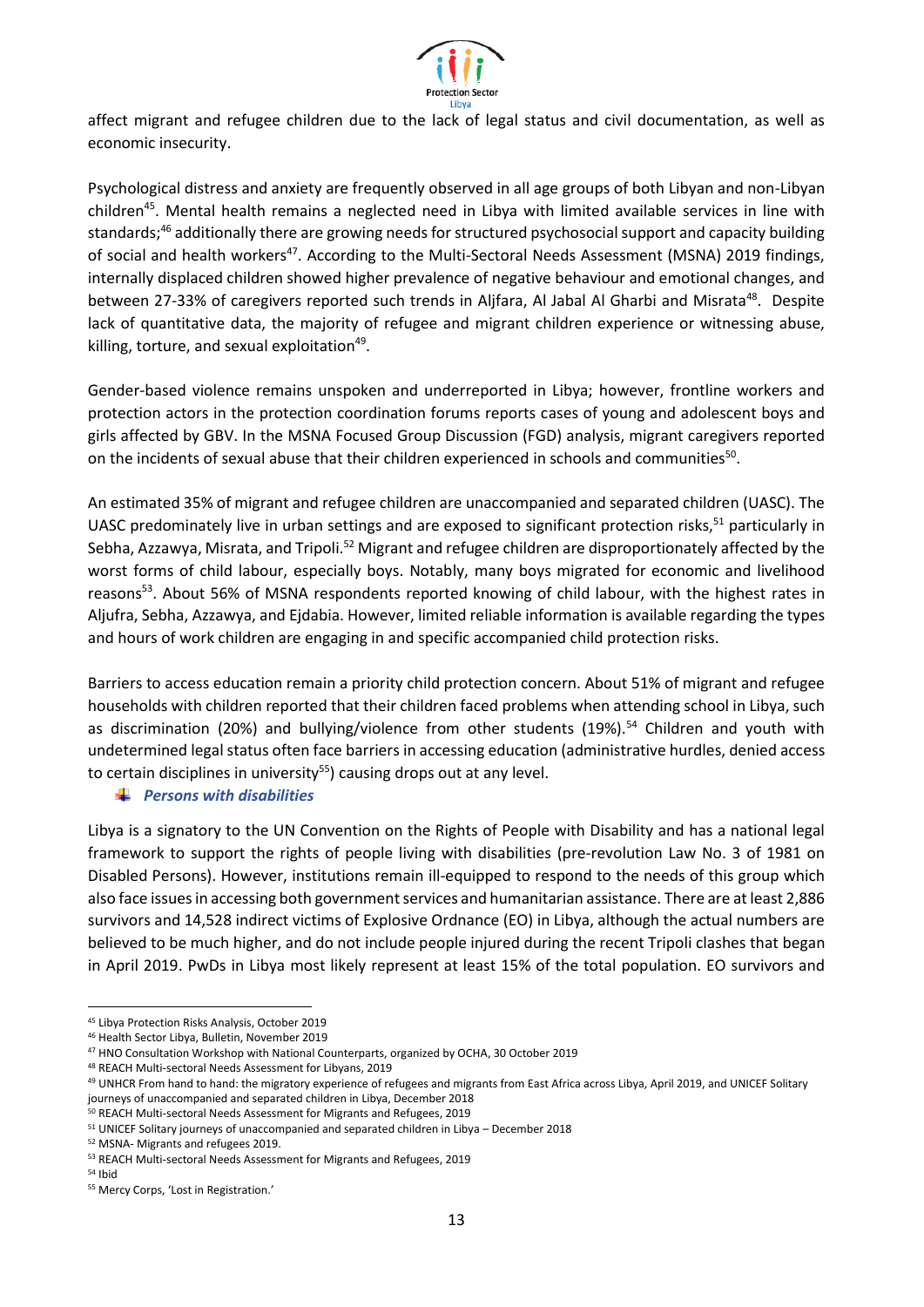

PwDs' access to basic services and specialized assistance is hindered by the current conflict, and the availability and capacity of national health and social protection systems.<sup>56</sup>

### *Older Persons*

As of January 2020, there are 34,386 older persons of concern: 46,450 refugees (2%); 343,180 IDPs (8.6%); 447,338 IDP returnees (11%) and 636,426 migrants (12%). Pressing and conflicting priorities, together with the small number of them, might result in institutions and humanitarian organizations being ill equipped to respond to their specific needs and concerns. Older persons are at a risk of increasingly limited access to healthcare, particularly health assistance for chronic illnesses due to shocks and stresses to the healthcare system including closures of healthcare facilities, limited availability of healthcare staff, and liimited medication in healthcare facilities.<sup>57</sup>

### *Marginalized communities*

40,000 Tawergha IDPs routinely face discrimination and inability to return due to tensions with authorities or neighbouring communities, due to their political opinion or perception that they support certain groups, and have been exposed to violations of their rights under both IHL and IHRL, since their displacement.<sup>58</sup> This particularly affects IDPs from Benghazi, Derna, and Sirt, who also report protection challenges while in displacement, including denial of access of basic services, harassment, detention, loss of civil documentation, and the threat of eviction.<sup>59</sup>

<span id="page-14-0"></span>Marginalized communities in Libya also include those who are at risk of statelessness due to lack of access to civil status and civil documentation. Ethnicities most commonly impacted by incomplete civil status, and as such at risk of statelessness, are Tebu and Tuareg communities from southern Libya.<sup>60</sup> Lack of access to civil status and documentation leaves individuals unable to access the full rights of other Libyan citizens, furthering entrenching their marginalization. An inability to access government services and humanitarian assistance due to a lack of civil documentation further exacerbates persons at risk of statelessness' vulnerabilities. At risk of becoming statelessness are children born from a Libyan mother and a foreign father because Libyan women cannot pass nationality to their children.

<sup>56</sup> Victim Assistance in Libya Position Paper, UNMAS Libya/LibMAC, 2019

<sup>57</sup> HNO/HRP Health Section 2020

<sup>58</sup> Amnesty International: [https://www.amnesty.org/en/latest/news/2018/08/libya-tawergha-idp-camp-attacked-by-militia-in-danger-of-further](https://www.amnesty.org/en/latest/news/2018/08/libya-tawergha-idp-camp-attacked-by-militia-in-danger-of-further-attack-and-demolition/)[attack-and-demolition/](https://www.amnesty.org/en/latest/news/2018/08/libya-tawergha-idp-camp-attacked-by-militia-in-danger-of-further-attack-and-demolition/)

<sup>59</sup> Protection Sector update on IDPs from Benghazi, 2018.

[https://www.humanitarianresponse.info/en/operations/libya/document/lyb-protectionsector-update-idps-benghazi-may-2018.](https://www.humanitarianresponse.info/en/operations/libya/document/lyb-protectionsector-update-idps-benghazi-may-2018)

<sup>&</sup>lt;sup>60</sup> HCT Protection Risk Analysis; Mercy Corps 'Lost in Registration,' 2019.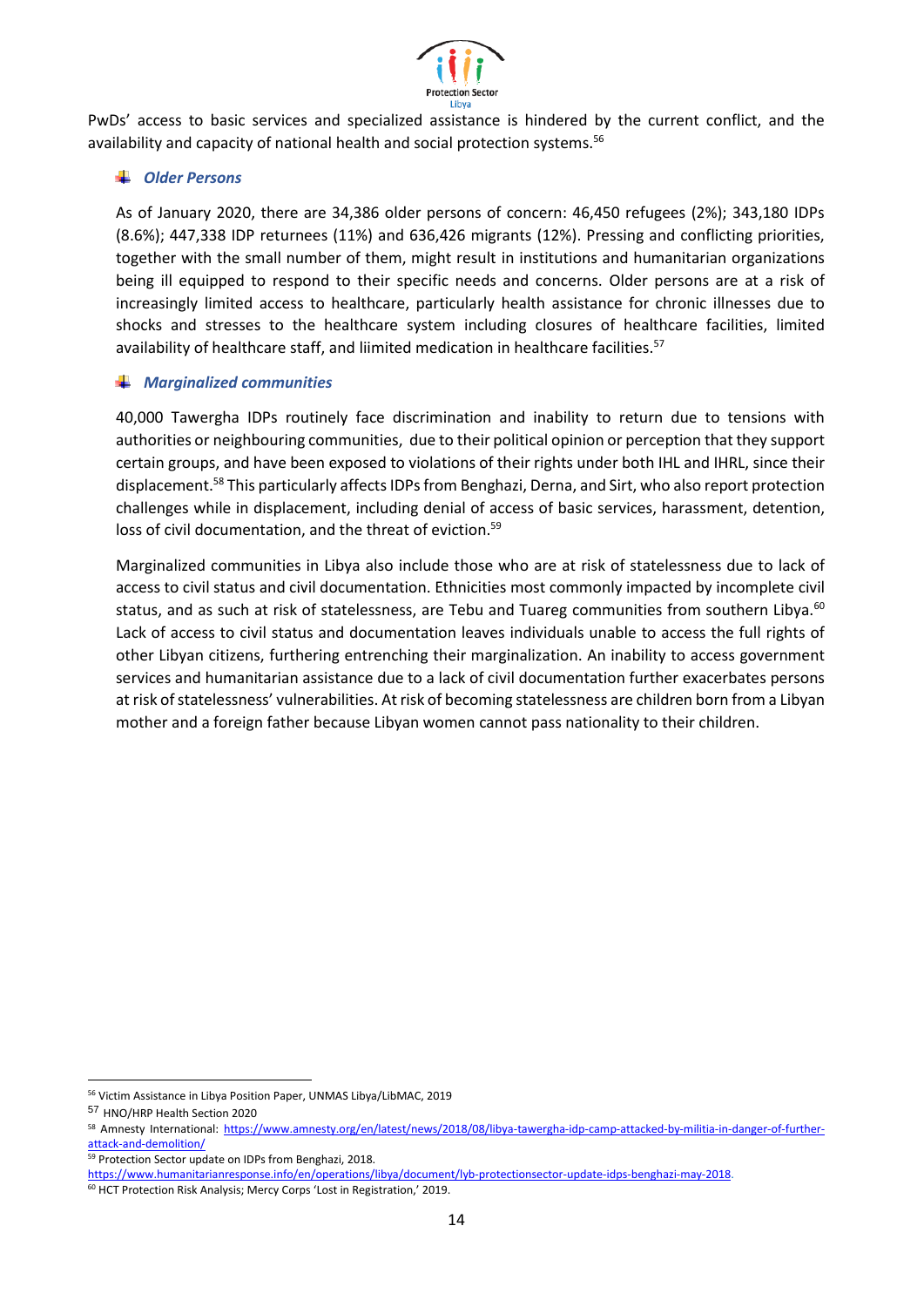

*Operational sectoral objectives, as iterated in the Humanitarian Response Plan 2020 for the General Protection Sector*

**Operational sectoral objective 1:** Enhance the protection environment for Libyans and non-Libyans, particularly those affected by conflict, by providing specialized protection services and strengthening responses in areas with the highest need.

| 1.1. Provision of quality and integrated protection<br>services with a focus on community-based approaches,<br>including awareness raising, psychosocial assistance,<br>targeted support to persons with specific protection<br>needs and other community initiatives through<br>community centers and outreach mechanisms. | 1.1.1. No. of individuals reached through<br>raising sessions<br>(cumulative<br>awareness<br>interventions).<br>1.1.2. No. of individuals reached through<br>protection services, including individual<br>targeted assistance for persons with specific<br>protection needs (includes PSS) (cumulative<br>interventions). |
|-----------------------------------------------------------------------------------------------------------------------------------------------------------------------------------------------------------------------------------------------------------------------------------------------------------------------------|---------------------------------------------------------------------------------------------------------------------------------------------------------------------------------------------------------------------------------------------------------------------------------------------------------------------------|
|                                                                                                                                                                                                                                                                                                                             | 1.1.3. No. of community-based initiatives                                                                                                                                                                                                                                                                                 |
|                                                                                                                                                                                                                                                                                                                             | 1.1.4. No. of community-based protection<br>structures                                                                                                                                                                                                                                                                    |
| 1.2 Provision of legal advice/counselling and legal<br>representation on civil status documentation<br>/registration as well as on housing/land/property<br>issues in accordance with national legislation.                                                                                                                 | 1.2.1. No. of individuals receiving<br>legal<br>counselling or assistance, including civil<br>documentation and HLP issues (cumulative<br>interventions).                                                                                                                                                                 |
| 1.3 Protection monitoring and protection needs / risks<br>identification conducted by sector organizations                                                                                                                                                                                                                  | 1.3.1 No. of detention centres reached with<br>protection monitoring                                                                                                                                                                                                                                                      |
| (community-level interventions)                                                                                                                                                                                                                                                                                             | 1.3.2. No. of communities where<br>needs<br>monitoring<br>have<br>been<br>assessments or<br>conducted                                                                                                                                                                                                                     |

**Operational sectoral objective 2:** Strengthen engagement with key duty bearers and communities to enhance their capacity to identify and address protection risks and needs

| 2.1. Capacity building activities targeting humanitarian<br>actors and national/local authorities to improve quality<br>provision of protection services and enhance the<br>centrality of protection within non-protection sector<br>responses | 2.1.1 No. of persons (humanitarian workers<br>and local/ national authorities) who receive<br>training (cumulative interventions). |
|------------------------------------------------------------------------------------------------------------------------------------------------------------------------------------------------------------------------------------------------|------------------------------------------------------------------------------------------------------------------------------------|
| 2.2 Advocacy with duty bearers and key stakeholders,<br>to inform and enhance the response to protection risks.                                                                                                                                | 2.2.1 No. of advocacy interventions.                                                                                               |

In addition to these general protection overarching objectives and indicators, the GBV, CP, and Mine Action AORs have completed HRP objectives, indicators, and activities to guide their specialized AOR responses in 2020.

*Strategy for enhancing coordination and the sectoral response*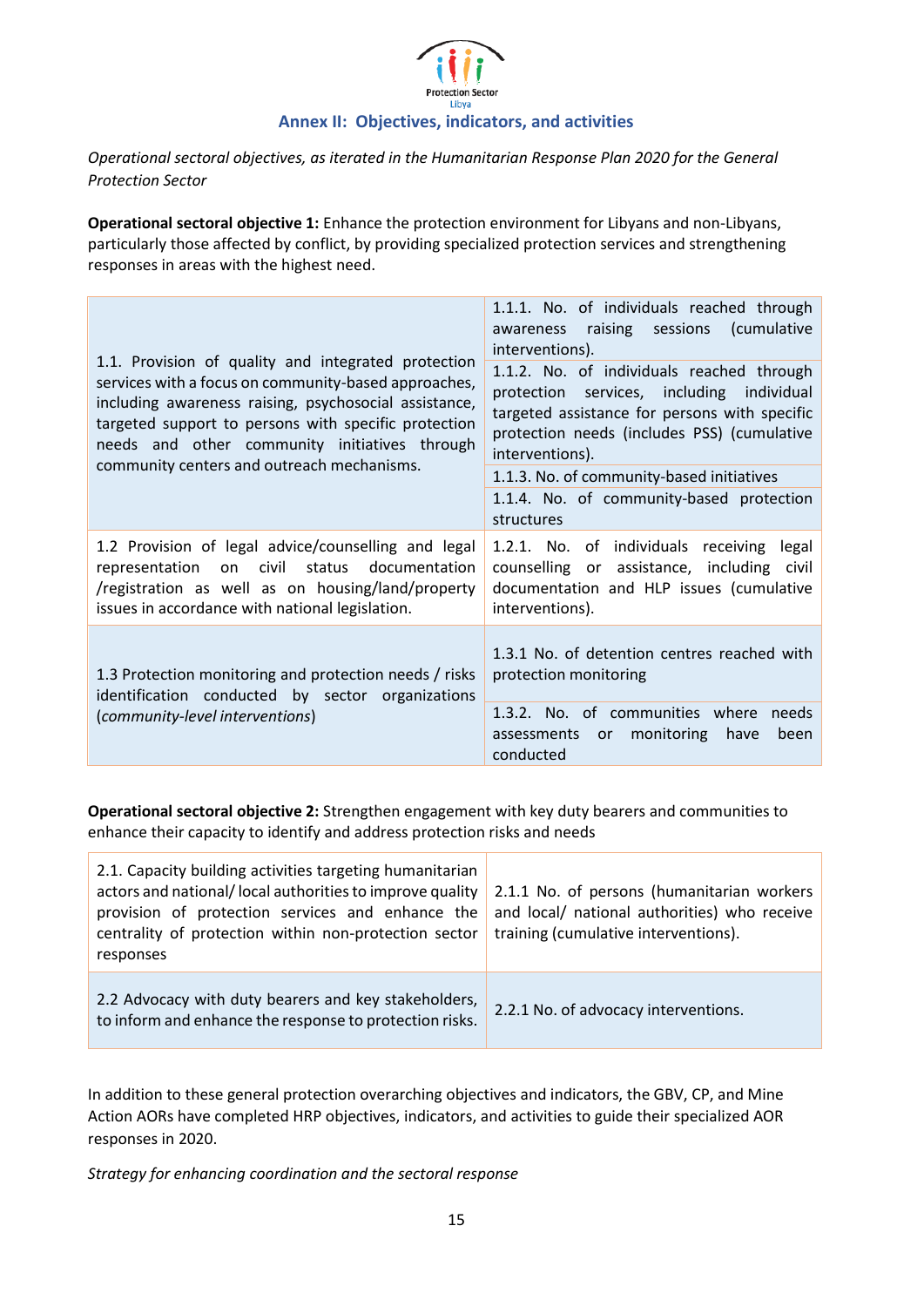

In order to achieve the intended impact of the protection response outlined above, the Protection Sector has identified the need to strengthen its ability to effectively coordinate the protection response in Libya. The Protection Sector has included additional objectives beyond the abovementioned operational objectives to commit to the strengthening of the Sector.

*Objective:* Strengthen the Protection Sector's ability to facilitate a coordinated protection response and to foster meaningful and robust engagement with key stakeholders, including Protection Sector partners, government duty-bearers, and affected populations to enhance the protection environment.

|                                                                                                             | 1.1.1. No. of service mappings created or<br>updated on a regular basis                                                                                                                                            |
|-------------------------------------------------------------------------------------------------------------|--------------------------------------------------------------------------------------------------------------------------------------------------------------------------------------------------------------------|
| Establishment of coordination tools in accordance with<br>best practices and guidance from other Protection | 1.1.2. No. of referral pathways established for<br>specialized protection services                                                                                                                                 |
| Clusters globally and resources, including the Global<br><b>Protection Cluster</b>                          | 1.1.3. No. of information sharing protocols and<br>established information sharing mechanisms<br>between sector partners and key stakeholders<br>both<br>and<br>sensitive<br>non-sensitive<br>for<br>information   |
| Knowledge and capacity strengthening for sector and                                                         | 1.2.1. No. of initiatives to strengthen the<br>(such<br>of<br>partners<br>the<br>response<br>as<br>harmonization of tools or joint responses to<br>needs, establishment of ad-hoc specialized task<br>forces, etc) |
| non-sectoral partners for a harmonized response.                                                            | 1.2.2. No. of training initiatives undertaken for<br>sectoral and non-sectoral partners on key<br>technical<br>(including)<br>areas<br>protection<br>mainstreaming, coordination, humanitarian<br>principles, etc) |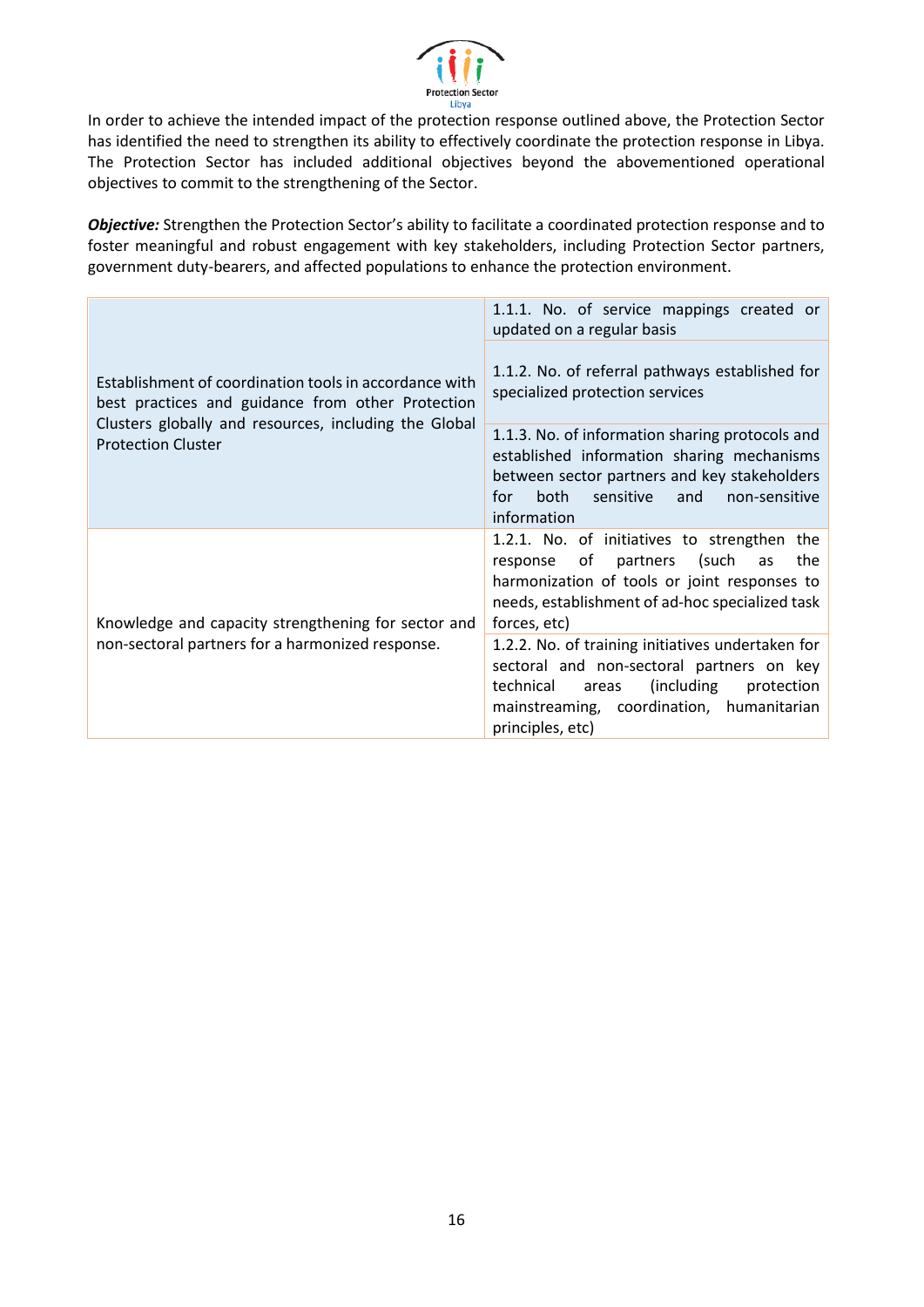

### **Annex III**

# **Integrated Humanitarian Country Team Protection Strategy for Libya**

*(October 2019 – December 2020)* 

# <span id="page-17-0"></span>**I. INTRODUCTION**

### **Guiding Principles**

**Protection of civilians** is the responsibility of all parties to the conflict. Libya is a party to the four Geneva Conventions of 1949, as well as to the Additional Protocol II to the Geneva Conventions and relating to the Protection of Victims of Non-International Armed Conflicts of 1977, which prohibits attacks against civilians and civilian objects indispensable to the survival of the civilian population.

Article 3 common to the four Geneva Conventions requires that persons not taking an active part in hostilities be treated humanely and prohibits at any time and in any place violence to life and person, in particular murder of all kinds, mutilations, cruel treatment and torture, the taking of hostages, and outrages upon personal dignity.

One of the fundamental principles of international humanitarian law is that all parties to the conflict must ensure full respect for the principles of distinction, proportionality, and precautions in attack. In this regard, all parties must at all times distinguish between fighters and civilians. Directing attacks against civilians who are not taking a direct part in hostilities, as well as indiscriminate and disproportionate

### **Centrality of Protection in Humanitarian Action**

Protection of all persons affected and at risk must inform humanitarian decision-making and response, including engagement with States and non-State parties to conflict. It must be central to our preparedness efforts, as part of immediate and lifesaving activities, and throughout the duration of humanitarian response and beyond. While protection of the rights of people is primarily the duty of member states and, in conflict, the parties to a conflict, Humanitarian Coordinators and Humanitarian Country Team are responsible for ensuring that protection is the purpose and intended outcome of

attacks, are prohibited, as is collective punishment of a population. The parties to the conflict must ensure that all necessary precautions are taken to protect civilians and other protected persons, including hors de combat. Furthermore, attacks against healthcare, medical facilities and workers, education facilities and officials, and wounded and sick are also prohibited. The wounded and sick must be collected and cared for without discrimination.

**Humanitarian Access** concerns humanitarian actors' ability to reach populations affected by crisis, as well as an affected population's ability to access humanitarian assistance and services. States bear the primary responsibility for ensuring that the basic needs of civilian populations under their control are met, and if unable or unwilling, humanitarian organizations may have the right to provide assistance, to ensure the affected population's right to receive assistance, and to deliver assistance in accordance with IHL and humanitarian principles.

**Accountability to affected population (AAP)** leads humanitarian leadership and governance to demonstrate commitment to accountability by ensuring feedback and accountability mechanisms into country strategies, programme, and active monitoring and evaluations. It aims at providing accessible and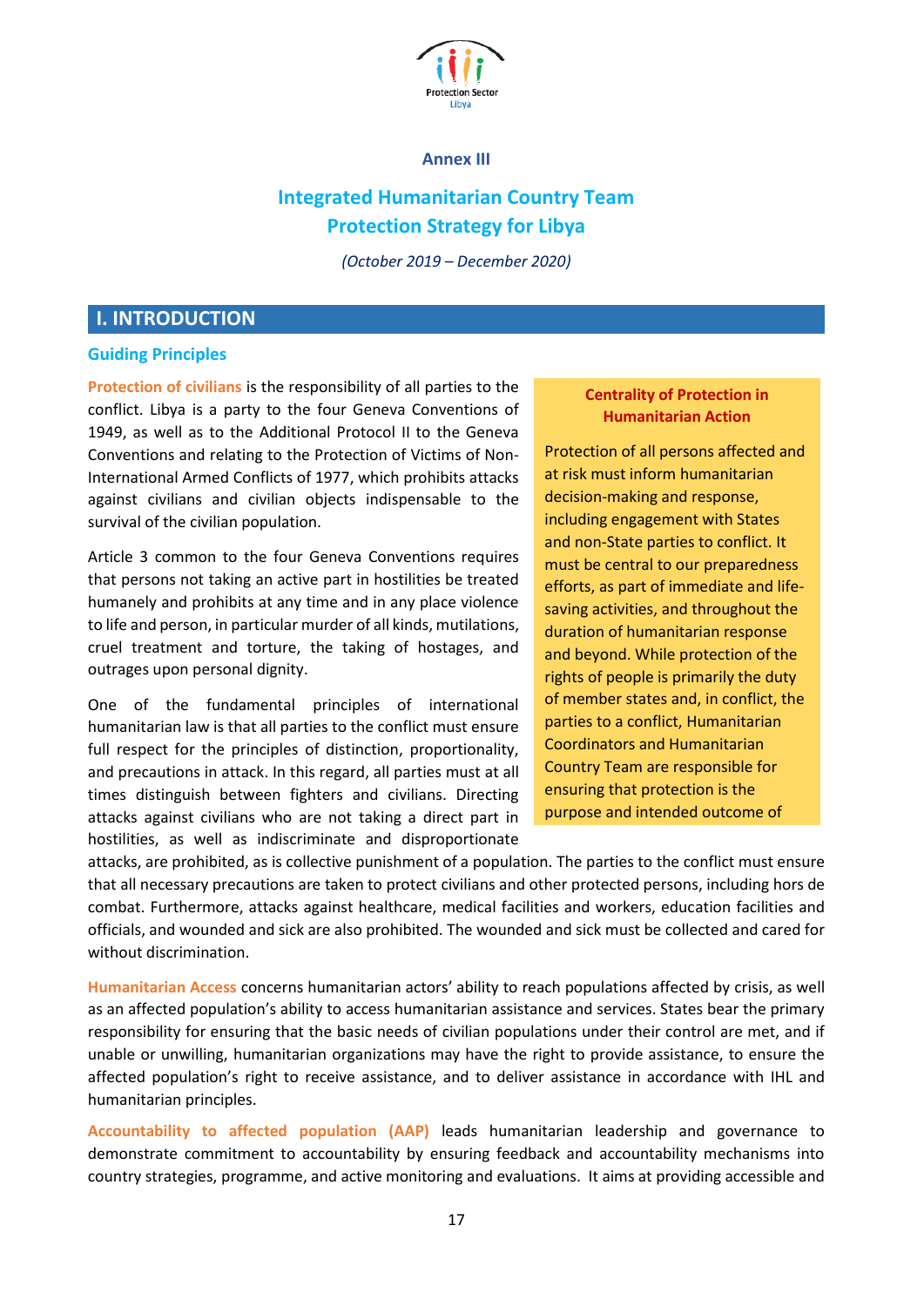

timely information to affected populations on procedures, structures and processes and ensure that they can make informed decisions and choices. It seeks the views of affected populations to improve policy and practice in programming, ensuring that feedback and complaints mechanisms are streamlined. It enables affected populations to play an active role in the decision-making processes that affect them through the establishment of clear guidelines and practices to engage and ensure that the most marginalised and affected are represented and have influence.

**Guiding Principles on Internal Displacement** issued by the Secretary General of the United Nations identify and recognise human rights and guarantees of persons who have been forcibly displaced from their homes. They provide guidance to all relevant actors regarding protection against displacement, the framework for humanitarian assistance and protection in accessing to durable solutions. International refugee law (IRL), including the 1951 Convention relating to the Status of Refugees and the OAU 1969 Convention governing the specific aspects of refugee problems in Africa international instruments and customary law, deals with the rights and protection of refugees.

**Rights-based and people-centred humanitarian response** is a joint effort to save lives, alleviate suffering, and protect human rights. The rights-based approach encapsulates a range of established legal rights and includes but is not limited to the right to life with dignity, the right to receive humanitarian assistance, the right to protection and security, and the right to seek asylum. Importantly, humanitarian actors work to enable communities to become self-sufficient in support of inclusive, peaceful, and sustainable solutions to conflict in Libya. The active participation of affected populations is essential to providing local efforts to prevent, prepare for, and respond to conflict, and to reinforce the capacities of local actors across Libya.

**Protection of vulnerable populations:** While international human rights law requires that humanitarian actors to address the human rights of Libyans without distinction, it also recognizes that vulnerable groups are often in need of enhanced protection. Humanitarian actors in Libya thereby privilege the special needs of vulnerable, higher-risk groups, including internally displaced persons (IDPs), refugees, persons at risk of statelessness, migrants, ethnic minorities, indigenous peoples, persons with disabilities, women, children, the elderly, and human rights defenders.

### **Collective responsibilities**

The development process of this strategy and identification its response priorities was articulated around individual consultations and collective evaluation of protection risks and priority responses. In accordance to the principles contained into the IASC Centrality of Protection Declaration, the HCT under the leadership of the Humanitarian Coordinator has the obligation to ensure the protection challenges are timely addressed, including in establishing a whole of system protection strategy and carry the responsibility of its implementation. Technical support is provided by the Protection Working Group and the Inter-sector Group. Individual agencies and technical forums have key role to play to document evidences of situation where civilians are at risk, analyse the humanitarian consequences and propose adapted response and advocacy solutions for the HCT to take an objective decision.

### **II. PROTECTION RISKS ANALYSIS**

General Protection situation in Libya is affected by combination of conflict related insecurity, disruption of public law, security and justice and increasing inter-communal tension and widespread violence: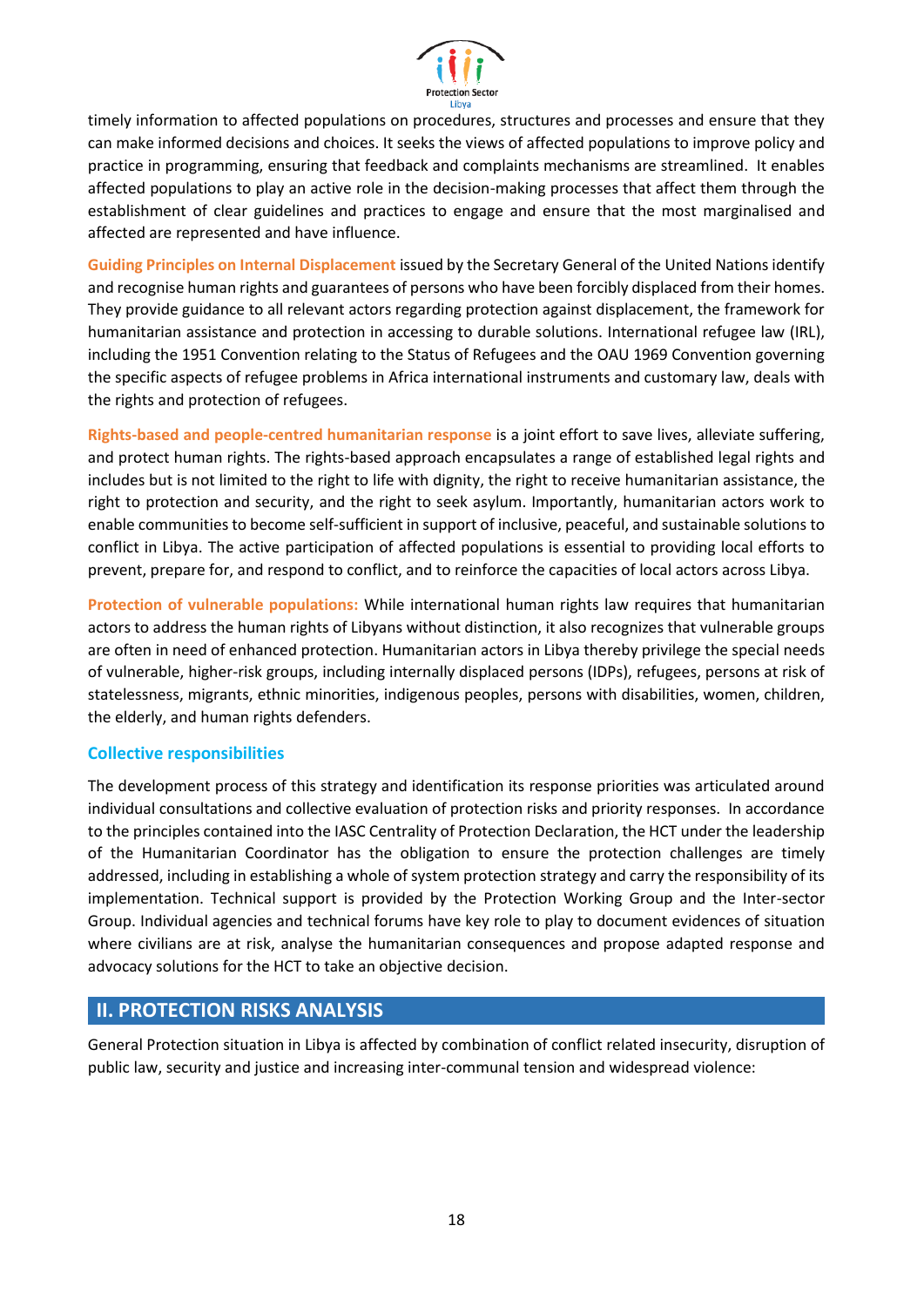

### **Protection concern 1. Violations of International humanitarian law posing a threat to life and safety**

Violations of International humanitarian law posing a threat to life and safety constitute serious threats against civilians since the offensive launched by the Libyan National Army against the Government of National of National Accord (recognised by the international community as the official national government). Since April 2019, the regular occurrences of indiscriminate or direct attacks and abuse against civilians, including the indiscriminate and disproportionate use of explosive weapons in populated areas, had led to the killing of over 218, injuries of 289 and internal displacement of some 119,925 peoples. Indiscriminate or targeted attacks also included the use of civilian assets and infrastructures as military positions, the destruction of the objects essential to the population survival such as medical facilities, schools, water system, etc., leading to high contamination from explosive hazards in populated areas This is highlighted by the 56 registered attacks on health facilities and workers thus far in 2019. This situation is mainly related to the lack of distinction by the parties to the conflict between military and civilian objects and individuals, including the act of retaliation against civilian associated to opponent forces.

### P**rotection concern 2. Migration and displacement**

Migrants and refugees continue to be at risk of unlawful killings, torture, and other ill-treatment, arbitrary detention, and unlawful deprivation of liberty, rape, and other forms of gender-based violence, slavery and forced labour, extortion, and exploitation. Perpetrators of violations include State officials, members of armed groups, smugglers, and traffickers.

Internal Displacements: There are currently 268,629 Internally Displaced Peoples (IDPs) in Libya identified through key informants (IOM / DTM June 2019). Internal Displacement in Libya is characterised by a combination of large scale population movement due to the armed conflict such as the current clashes in Tripoli and southern Libya, as well as protracted urban displacements of individuals and families due to the threats of human rights violations and persecution based on perceived political, gender, tribal and ideological affiliations. Among those displaced, those with heightened vulnerabilities include those 20% in precarious collective settlements or spontaneous shelters, where shelter conditions may be poor or there may be insecurity of tenure, but also those living in host communities, where lack of privacy or increasing inter-communal tensions may lead to exploitation or abuse. Based on protection monitoring, challenges faced by IDPs and IDP returnees have been reported to include lack of safety, tribal discrimination, harassment, sexual harassment and exploitation, limited freedom of movement, lack of documentation, limited access to services, family separation, loss of livelihoods as well as concerns for persons with specific needs, including victims of gender-based violence and children.

Refugee and asylum seekers: As of September 2019, UNHCR registered over 45,653 individuals as persons of concern; 5,503 (52% men and 48% women) of these individuals are refugees while 40,150 (64% men and 36% women) individuals are asylum-seekers. 4,907 refugees or asylum-seekers (11%) are held in detention, while 40,763 (89%) reside in urban settings (UNHCR Registration Fact Sheet, September 2019).

Socioeconomic migrants: Libya is a destination and transit country for migrants and the breakdown in the law enforcement system has led to a state of impunity, in which armed groups, criminal gangs, smugglers and traffickers established a lucrative economy of irregular migration through the country. While the overall numbers of migrants in Libya are not known, it is estimated that 641,398 migrants are currently in Libya (87% men, 13% women and 9% children, 34% unaccompanied or separated minors). Many migrants suffer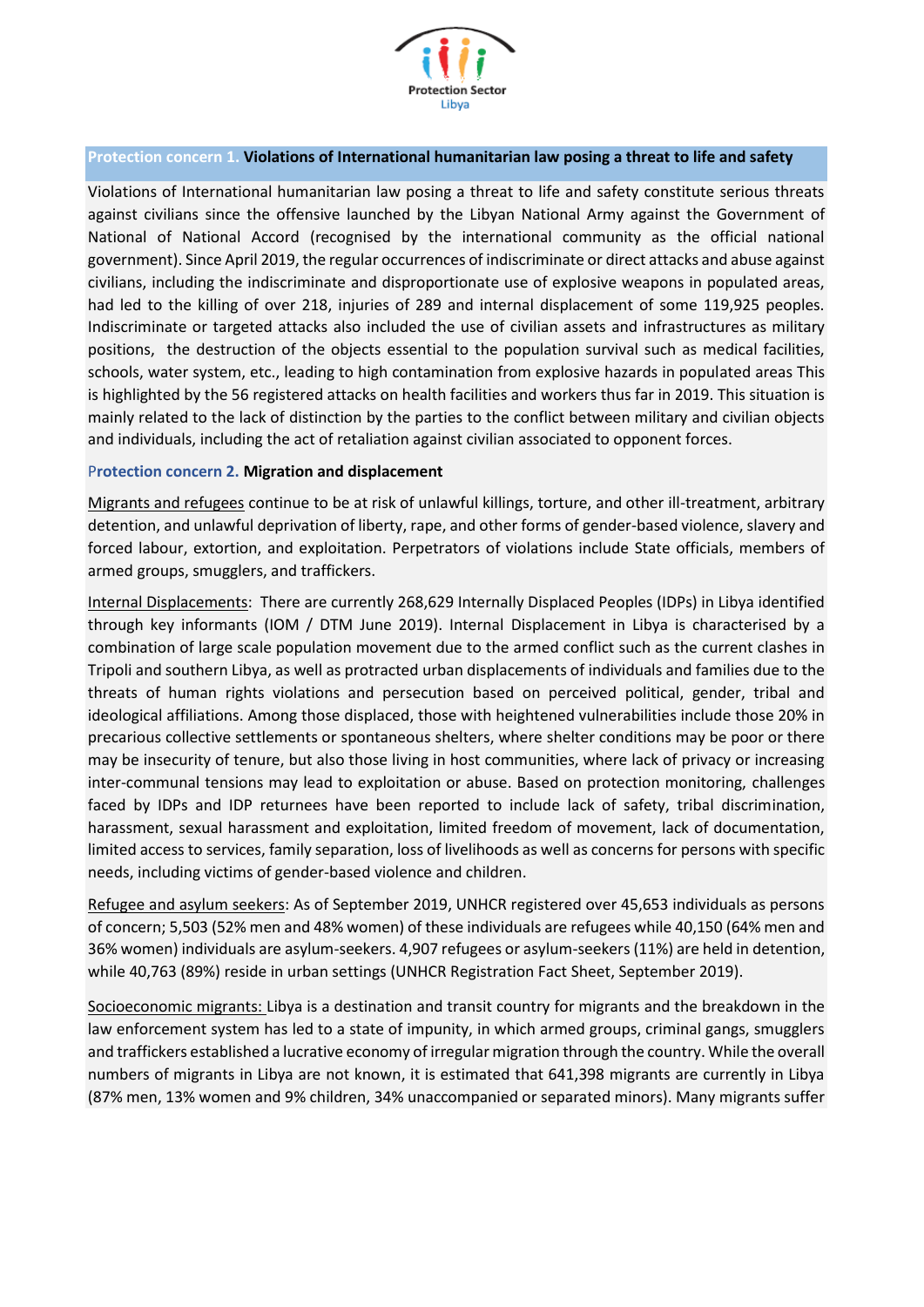

human rights violations and abuses in the course of their journeys. They are subjected to torture, other illtreatment, unlawful killings, human trafficking and sexual exploitation, as well as unlawful detention (UNSMIL/OHCHR 2016). Amid migrants who tried crossing the Mediterranean in 2019, 426 had reportedly died and 4,023 were brought back to the Libyan shore by the coast guards (3,562 men, 287 women and 174 children), while 3,186 arrived in Italy (ibid). IOM have assisted the return of 5,643 migrants from Libya to their countries of origin, including 1,434 women (26%), 4,209 men (74%) and 70 unaccompanied and separated children. 5,695 individuals are reportedly held in 26 detention centres in Libya, including five of them facing high risk of imminent conflict related attacks (IOM / DTM round 25th - April / May 2019).

### **Protection concern 3. Violations and abuses of human rights and weak rule of law**

Summary executions, enforced disappearances, torture and ill-treatment, conflict-related sexual violence, and unlawful detention are the serious violations and abuses of human rights with total impunity by the parties to the conflict in Libya.

Arbitrary detention and enforced disappearance remain serious protection issues in terms of the lack of pre-trial procedures, judiciary management and humanitarian consequences in the current Libyan context. Detention Centres under the Ministry of Interior (DCIM) or the Ministry of Defence (MoD) as well as prison under the Ministry of justice (MoJ) are ran by either formal security forces or by armed groups, constituting the environment of regular violation, abuses and insecurity for men, women, and children, including of Libyans and foreigners, including trafficking, forced recruitment, forced labour, torture, and sexual exploitation and abuse, including rape, particularly affecting women and children, and in certain cases men. Detention are often accompanied by station of forced disappearance of persons and forced disappearance, as well as detention of whole families as a mean of collective punishment for political or tribal affiliation.

Despite the continued advocacy by UNSMIL and OHCHR, the GNA has failed to effectively tackle the patterns of abuse in detention. Efforts to implement provisions of the Libyan Political Agreement to release or bring to court those detained without legal basis and to transfer all those lawfully detained to official prisons were met with resistance from armed groups, and further hindered by political and security challenges. Rather than reining in armed groups and integrating their members under State command and control structures, the GNA has increasingly allowed them to assume law enforcement functions, including arrests and detention, paid them salaries, and provided them with equipment and uniforms. As a result, armed groups' power has grown unchecked and they have remained free of effective government oversight. At the time of writing, no commanders or members of armed groups have been held accountable for human rights violations of abuses committed since the 2011 armed conflict, further emboldening them and entrenching their sense of impunity.

Access to vital event registration and civil documentation: There are currently five categories of peoples affected in Libya by civil documentation issues i) Citizens with lost or destroyed civil documentation (e.g. IDPs, conflict affected peoples, etc), ii) Citizens until further notice, whom have incomplete documentation and with status that may be revoked, iii) peoples who can show the evidence of their citizenship but have incomplete documentation, iv) peoples who had their citizenship cancelled (e.g. those originating from the Aouzou strip) and v) undocumented peoples that include those born in Libya and those with foreign descent. With the exception of the first categories that include almost all conflict affected Libyans, most peoples affected by lack or incomplete civil status are Arab, Tebu, and Tuareg families from southern Libya. A lack of access to civil documentation puts individuals at a high risk of statelessness. Lack or uncomplete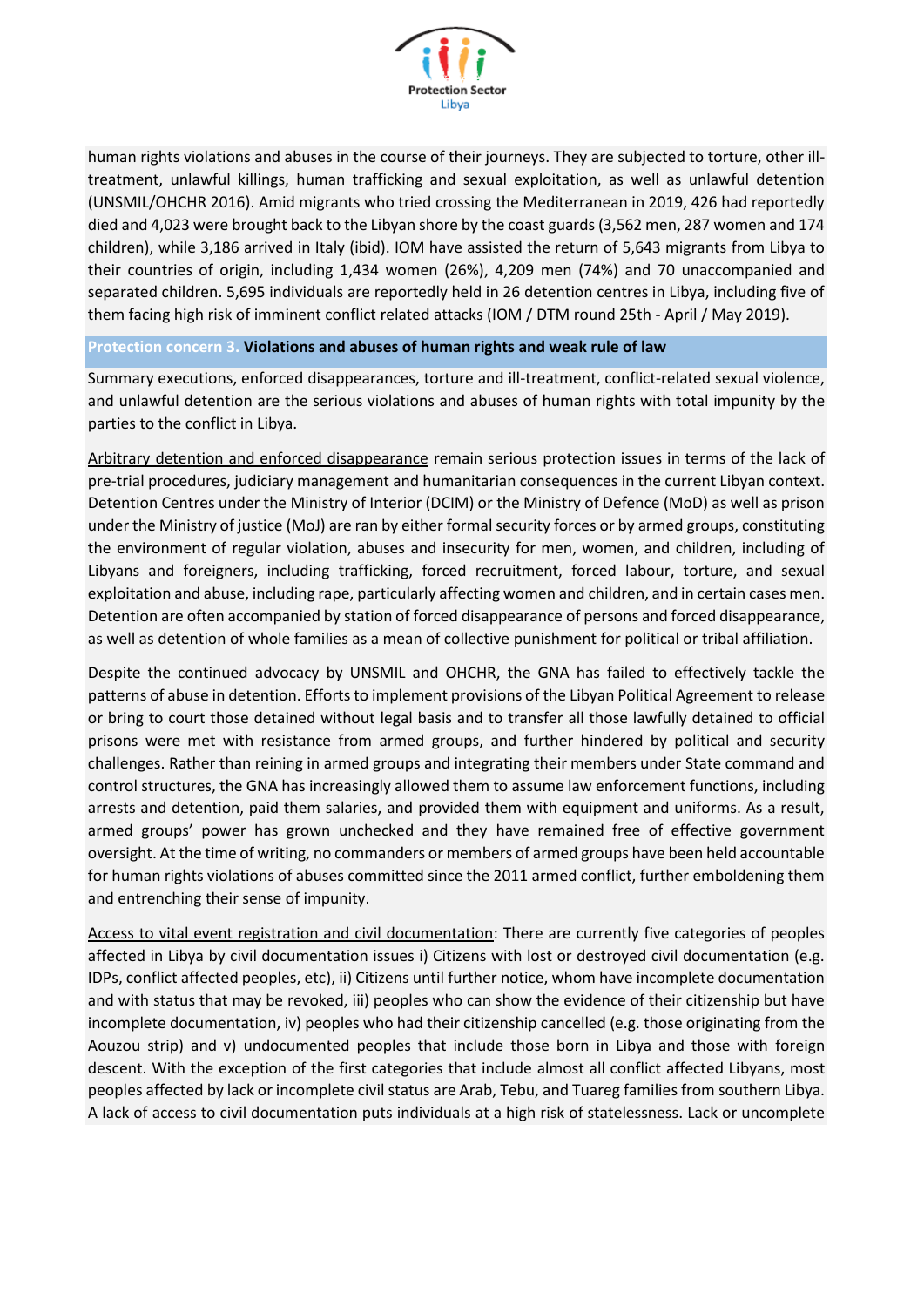

civil documentation affect people's access to essential services such health, education, house and livelihood as well as civil and political rights (e.g. participation in political process and peace consultations).

### **Protection concern 4. Violations of the rights of children**

According to the Child Protection Sector, there is a total of 248,000 children in need of humanitarian assistance, out of whom an estimated 133,400 children (53,400 girls and 80,000 boys) are in need of Child Protection services (HRP 2019). Children represent up to 41 per cent of the displaced population, 9 per cent of the migrant population (IOM/DTM June 2019) and 30 per cent of the refugee population with 1,822 refugee children (9650 boys and 7926 girls) according to UNHCR refugee fact sheet in June 2019. Child Protection partners have identified that the children who are at specific protection risks are: i) Children on the move, especially those separated and unaccompanied migrant children, ii) children who are arbitrarily detained and at risk of being trafficked and smuggled, including Libyan children and those among the children on the move, 1591 asylum seeking children registered by UNHCR in detention centres, including 1486 unaccompanied and separated children (UASC), iii) child survivors of physical and gender-based violence, iv) children associated with armed groups v) children in need of psychosocial support, vi) migrant and refugee children at risk of exploitative and forced labour. A lack of access to civil documentation for children, particularly birth certificates, creates a serious protection concern and ultimately impacts the ability of a child to potentially access vital services such as health care or education services. A lack of access to civil documentation also puts Libyan children at risk of statelessness.

### **Protection concern 5. Gender Based Violence**

While Libya has ratified the Convention on the Elimination of All Forms of Discrimination against Women and other international instruments that prohibit discrimination on the basis of sex, significant discrimination against women in both law and practice continues to have a serious impact on the rights of women in Libya. National and international GBV actors continue to document cases of GBV at the agency level involving both Libyans and non-Libyans. Approximately 40% of respondents to a 2017 GBV study indicated GBV was either very common or common amongst Libyans. A ministerial Decree protecting survivors of sexual violence (2014) aims to establish transitional justice mechanisms in cases of genderbased violence. Women held in detention centres run by armed groups across the country are commonly guarded by men, who have full access to their cells and are often not separated from men. Men are also exposed to GBV in detention. Among the IDP population, gender-based violence continues to be widespread, ill-documented and under reported in Libya, where there are no effective referral mechanisms in place to support victims and their families, not even for crimes committed during the revolution. Because of social and cultural pressure, victims are ostracized, isolated, neglected and most importantly not supported by public authorities and the law. When facing GBV incidents both non-Libyan and Libyan women continue to be at risk to be sentenced for "zinaa" or crimes against honor. Some Libyan women survivors of GBV continue to be detained and face prosecution for "zinaa" and remain in arbitrary detention without due process and lack of legal assistance. The Zinaa legislation has clear gender –discriminatory implications. In the 2009 concluding observations on Libya, the CEDAW committee expressed concern that the criminalization of extra marital relations may have a disproportionate impact on women and girls. Libya's criminal law does not explicitly recognize child sexual abuse, and there is no dedicated law that addresses child sexual abuse, and Libya does not have legislation setting out the age of sexual consent, as marriage is required before sexual relations are legal permitted. The minimum age of marriage is 20 for both women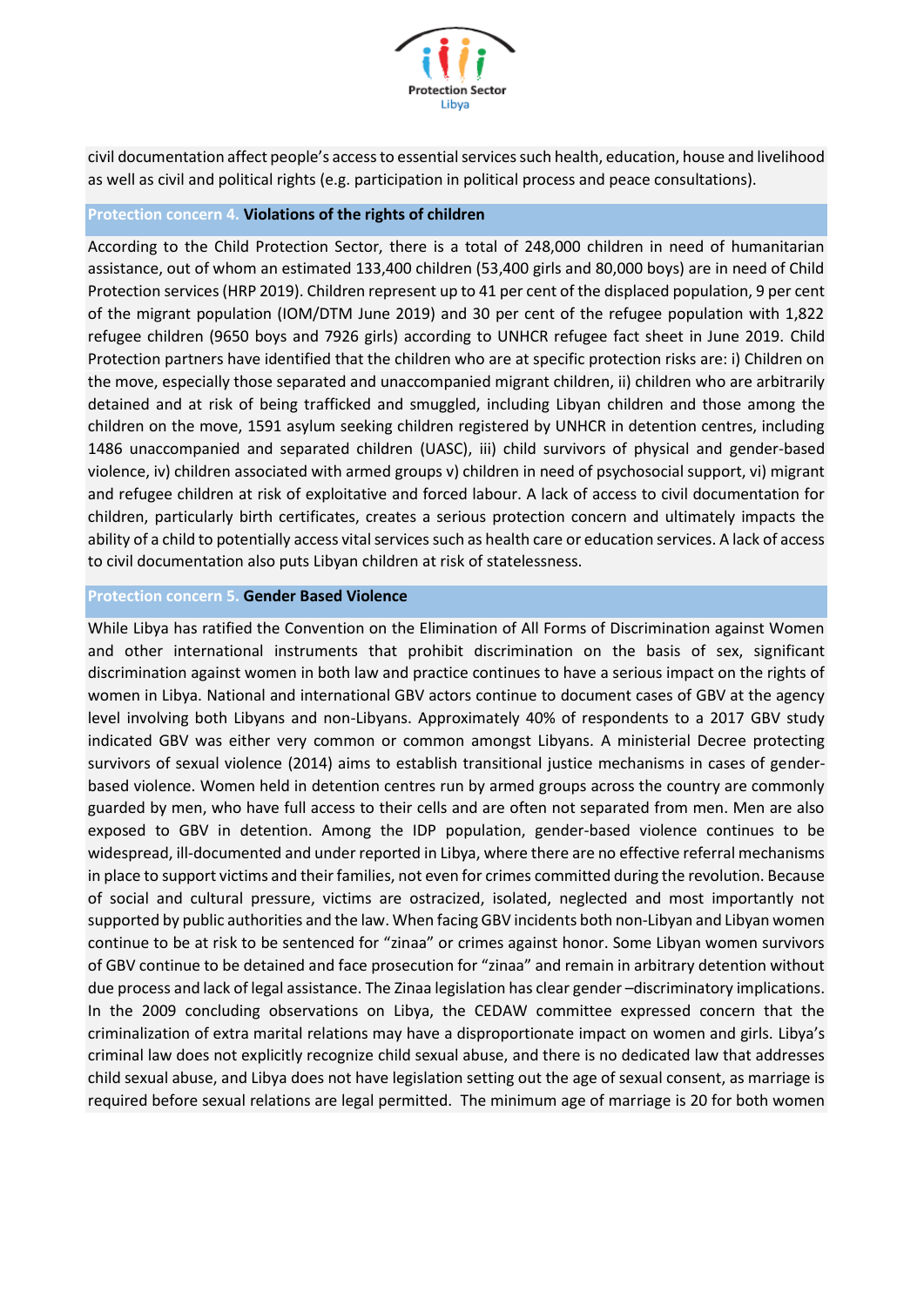

and men, but a court can allow persons under the age of 20 to marry with the consent of their guardian, which effectively removes the minimum age threshold of legal marriage.

### **Protection concern 6. Access to essential services and humanitarian assistance**

As a direct effect of the armed conflict and widespread inter-communal violence in Libya, the access to services for the civilian population is becoming increasingly difficult. Administrative boundaries for humanitarian agencies to obtain visa to operate, corruption, general insecurity and excessive control by the parties to the conflict over humanitarian services providers as well as discrimination based on racial and tribal origin resulted in the vulnerable population having limited access to essential services to their survival. This situation has been aggravated by increasing attacks against medical workers, objects and the activisms of armed non state actors limited mobility of relief personnel. In addition to this situation, the impact of the crisis on accessing currency and the good functioning of public system have affected the general management of social benefits and services. Access to services is further constrained by discrimination faced by some non-Libyan populations. Non-Arab foreigners have reported difficulties accessing services due to discrimination and have reported being unable to access services.

In addition to constraints that humanitarian actors face in accessing populations in need, gaps in humanitarian assistance gradually turn into protection risks, specifically gaps in the shelter response for people in displacement. The lack of sustainable shelter solutions for the urban displaced in particular poses vulnerabilities that gradually turn into protection risks, including the risk of eviction due to placement in collective shelters that are schools, untenable rental increases and lack of official rental agreements as well as the risk of exposure to explosive hazards especially for IDPs and returnees to contaminated areas targeted by the clashes. The urban displaced, including IDPs and refugees and migrants, are at particular risk of exposure to this lack of access to critical support and are increasingly among the most vulnerable populations in Libya.

### **Protection concern 7. Explosive hazards contamination**

The presence of explosive hazards, including explosive remnants of war (ERW) and improvised explosive devices (IEDs), has been a persistent threat to the Libyan population and humanitarian actors even before the recent outbreak of large-scale hostilities.

Even after active hostilities come to an end, explosive hazard contamination continues to pose considerable threats against civilian life and physical integrity and impedes the safe return of IDPs. Furthermore, the explosive hazard contamination of vital infrastructure and utility supplies hampers reconstruction efforts and significantly affects the ability of humanitarian and development actors to deliver humanitarian assistance and implement activities towards stabilization.

The threat from explosive hazards, including IEDs, has been exacerbated by the recent outbreak of hostilities concentrated around, but not limited to, the capital Tripoli. As all parties to the conflict are increasingly relying on the use of explosive, heavy weaponry and aerial bombardments in densely populated areas – often in a disproportionate and indiscriminate manner – reports of civilians injured, maimed, and killed by explosive hazards are increasing. According to the 2019 multisectoral need assessment (MSNA), 3% of households across Libya reported one or more members injured or killed by an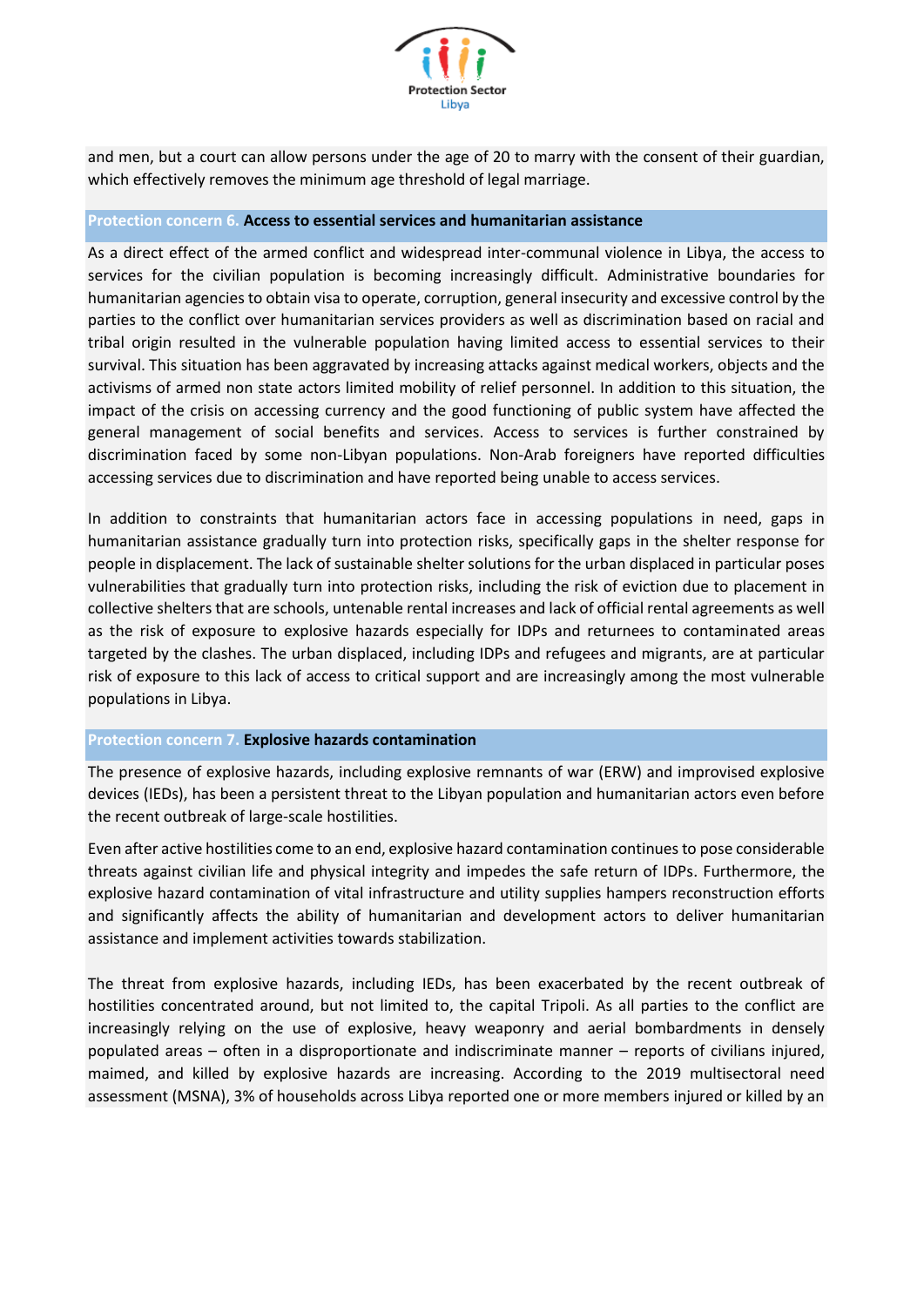

explosive hazard. Tripoli, Aljfara, Benghazi, Sirte, Sabha, Jabal Al Gharbi/Gharyan, Derna, and Zwara are among areas of concern, where the presence of explosive hazards has been reported by the MSNA as well as mine action actors and local communities.

Furthermore, the presence of terrorist groups, particularly ISIL, has led to greater sophistication and increased use of Improvised Explosive Devices (IEDs), driven by the ready availability of explosives derived from military munitions. The explosives used in Libyan IEDs are almost invariably sourced from high explosive bombs, missile warheads or artillery shells which have been acquired from former regime ASAs. The threat of IEDs has increased dramatically, with conventional weapons being used in improvised and novel ways to inflict maximum damage. It has been demonstrated that considerable knowledge transfer has occurred from Syria, Iraq, and Afghanistan, with complex and advanced IEDs intercepted and used in Libya.

### **III. PROTECTION PRIORITIES**

The key priorities of this strategy is to ensure adequate and fair assistance to affected peoples with the aim to address three level of needs:

- Protection of Civilian affected by the armed conflict, which include the promotion and respect of International Humanitarian Law, International Human Rights Law and refugee law by all parties to the conflict in Libya through the identification of situation where civilian are exposed to risk, collective actions and prioritization of advocacy and critical humanitarian responses which contribute to the protection of civilians.
- Protection of the human rights of internally displaced peoples, persons in need of international **protection and persons at high risks of violation and abuses,** which include those affected by conflict related or protracted forced displacement, including children on the move, women and girls, those exposed to eviction from shelter and under arbitrary or abusive detention.
- **Ensure the promotion and respect of principled based humanitarian action**, which include the establishment of a framework defining protection modalities and standards for humanitarian assistance and delivery of services, including through the identification of critical protection risks, human rights due diligence challenges in engaging with public institutions, security forces and entities affiliated to the parties to the conflict and adapted mitigation measures.
- **Prioritizing peacebuilding and reconciliation efforts** toward inter-communal harmony, progressive change and reform. Confidence and trust building between affected populations and the government is an urgent and critical component for progress towards durable solutions for IDPs and migrants or refugees. The government's commitment to durable solutions also requires undertaking efforts to ensure that causes of displacement that could have been avoided are effectively resolved. The HCT should advocate for transitional justice mechanisms to address the root causes of displacement, incorporating the four specific areas of a) truth-seeking; b) prosecutions; c) reparations to victims; d) institutional reform.

### **IV. COLLECTIVE PROTECTION OUTCOMES**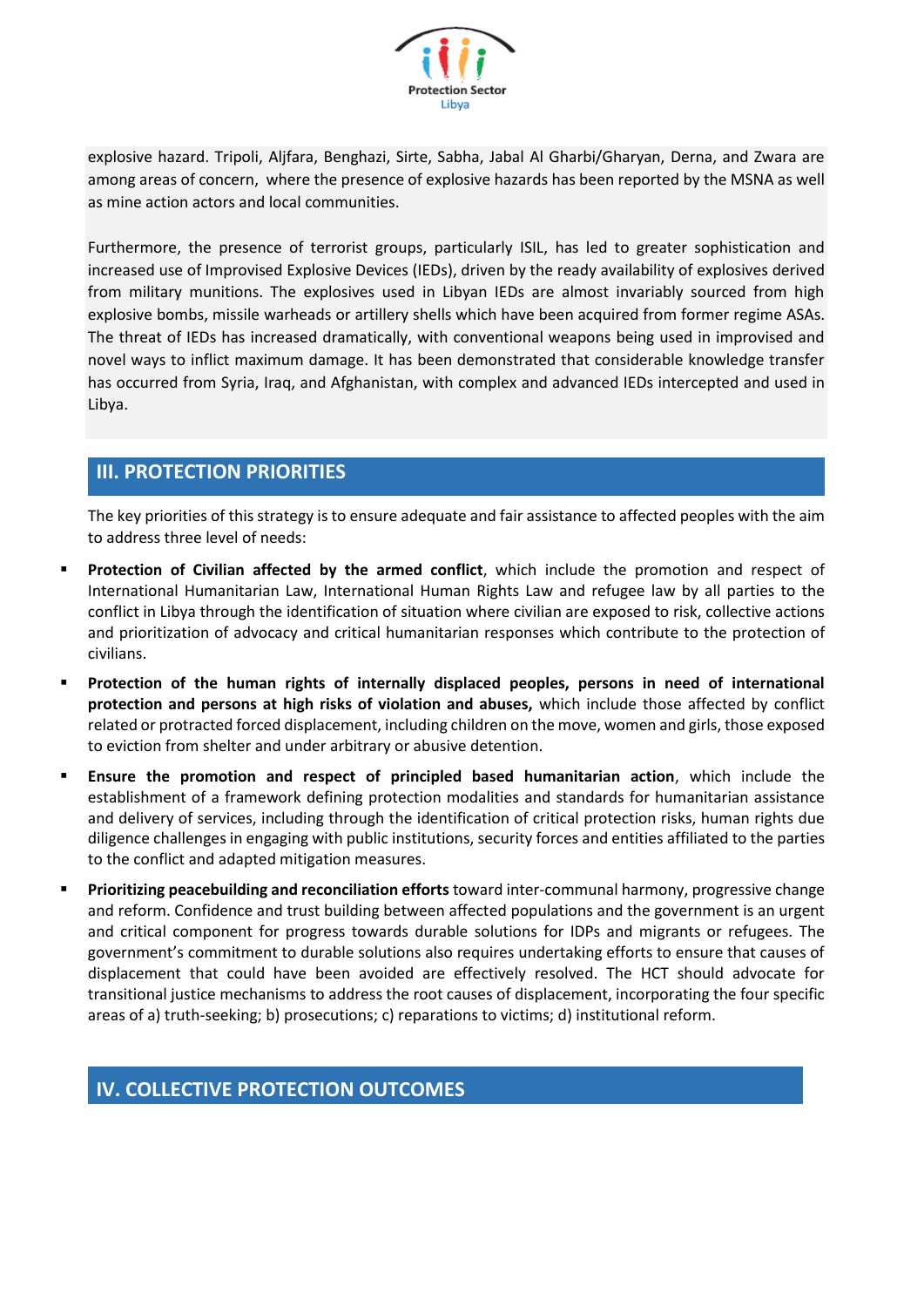

In order to address protection priorities which are so prevalent and widespread as to warrant a system wide, comprehensive response, the following are the collective protection outcomes proposed under this HCT Protection Strategy:

**Protection Outcome 1. The expertise, mandates and capacities of the HCT are mobilized to identify and respond to risks inherent to the protection of civilians in the armed conflict affecting Libya** 

- The HCT support increased humanitarian engagement with parties to the conflict on the protection of civilians and the armed groups' obligations under IHL and IHRL. Such efforts should be done in tandem with ongoing efforts by UNSMIL and OHCHR, as well as other specially mandate organizations. Such efforts should facilitate dialogue with armed groups to raise awareness of their obligations and should also enhance documentation of possible violations through harmonized reporting mechanisms to enhance understanding of protection risks faced at the hands of armed groups.
- The HCT together with the Communication and Advocacy Working Groups as well as the Protection Sector develops an advocacy strategy on protection of civilian through: a) the establishment of evidence based key messages and legal definitions according to IHL and IHRL on key protection concerns, b) issuance of quarterly update on protection of civilians and c) promotion of compliance with IHL and IHRL by the parties to the conflict, with particular focus on accountability to bring the perpetrators to justice.
- The HCT ensures, through the Inter-Sector Coordination Group and UN Country Team and with the support with UNSMIL and Secretary General on the Protection of Civilians, that appropriate preparedness and contingency planning is undertaken to plan for responses to conflict-related protection risks.

### **Priority 2. The HCT promote the access of peoples affected by Forced Displacement to protection and solutions**

The situation of peoples affected by forced displacements (IDPs, urban refugees, asylum seekers and host communities) and migration remains particularly precarious and in needs of an integrated response ensuring the benefice of assistance to urgent needs. Through the establishment of a specific coordination and planning framework, the HCT under the leadership of the Humanitarian Coordinator commits itself to:

- The HCT provides support to, and jointly develops a workplan with the Ministry of Internally Displaced Peoples to initiate the durable reintegration of peoples affected by forced displacement through strengthening of public institutions and service providers and the conduct of a profiling of peoples affected by internal displacement (IDP and host communities) that include the identification of their protection needs, socioeconomic status and their intentions.
- The HCT ensures the provision of a strong analysis of the situation of access to house, land and property as a factor of human security and identify existing obstacles and opportunities for durable solutions in collaboration with the NFIs/Shelter sector.
- The HCT ensures that the situation and status of internally displaced is well documented and referred to be integrated within the peace and development roadmap in Libya and that their rights are fully recognise within the political agenda.

**Priority 3. Protection of, and accountability to, affected persons are at the centre of response, including by ensuring that the response remains principled, avoids doing harm, and serves the most vulnerable and in need.**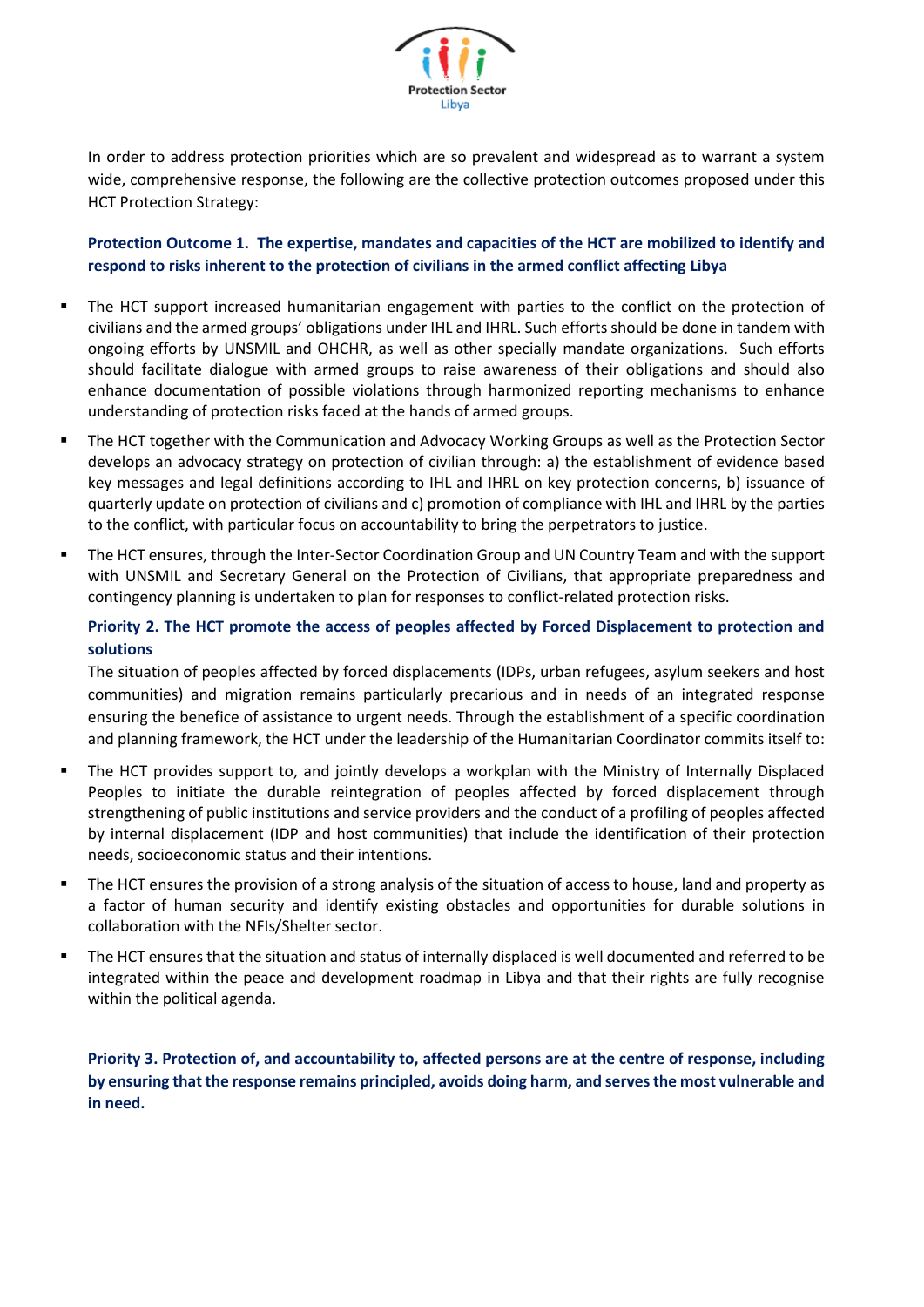

Considering the specific context of widespread violence in Libya, the lack of safe, unimpeded, independent, and sustained access for humanitarian operation remains the greatest obstacle to the conduct of objective assistance and protection:

- The HCT with support from the Protection Sector and the Access Working Group should ensure that all interventions by humanitarian agencies and sectors, including in newly accessible areas, are supported by a thorough protection risk, do no harm and conflict program criticality assessment and analysis. The HCT should prioritize the creation of a robust mapping of services and interventions of the humanitarian community through the Inter-Sector Coordination Group and supported by OCHA.
- The HCT with support from the Protection Sector should ensure that selected projects and the provision of humanitarian funds use protection risk frameworks that contain indicators and mitigation measures in the conduct of service delivery and advocacy. These include ensuring the promotion of rights-based responses, Gender with Age Marker, and AAP measures.
- **The HCT with support from the Protection Sector and through the Information Management Working Group** should ensure the accountability of the common response with the beneficiaries through an active protection based Monitoring and Evaluation and complaint mechanisms, including consultation with affected populations on the types of services needed, the perceived risks and platforms for safe and dignified delivery of assistance, and provision of timely and relevant information on their rights and entitlements and roles and responsibilities of partners.
- The HCT with support from the High Commissioner for Human Rights and Protection Sector ensure that the Human Rights Due Diligence Policy and humanitarian principles are applied and that breaches are adequately addressed and investigated.
- HCT, through the Area-based Coordination Group (ACG) and with support from the Protection Sector ensures updated assessments and training are conducted on protection mainstreaming and integration and to ensure protection is mainstreamed and integrated in the humanitarian response, including AAP initiatives.
- The HCT consider recruiting a Senior Protection Advisor to sit at the HCT level who can advise on strategic protection initiatives and ensure that the centrality of protection informs decision-making and to support the Protection Sector and HCT in the abovementioned points. This position would provide technical assistance to the HCT to increase knowledge, strategic and advocacy response on protection.
- The HCT ensures that all humanitarian activities are done in a manner that supports the humanitariandevelopment-peace nexus, promoting early recovering and resilience within vulnerable communities.

# **V. MONITORING & EVALUATION**

This strategy particularly emphasizes the need to strengthen monitoring and evaluation of the humanitarian response in its protection objectives. It takes into account the existing humanitarian programme cycle and will cover a period integrating the preparation and planning of the Humanitarian Needs Overview and the development and implementation of the 2020 humanitarian response phase.

The HCT should adopt an action plan to monitor the implementation of the collective protection outcomes of the HCT Protection Strategy together with protection mainstreaming measures of the humanitarian